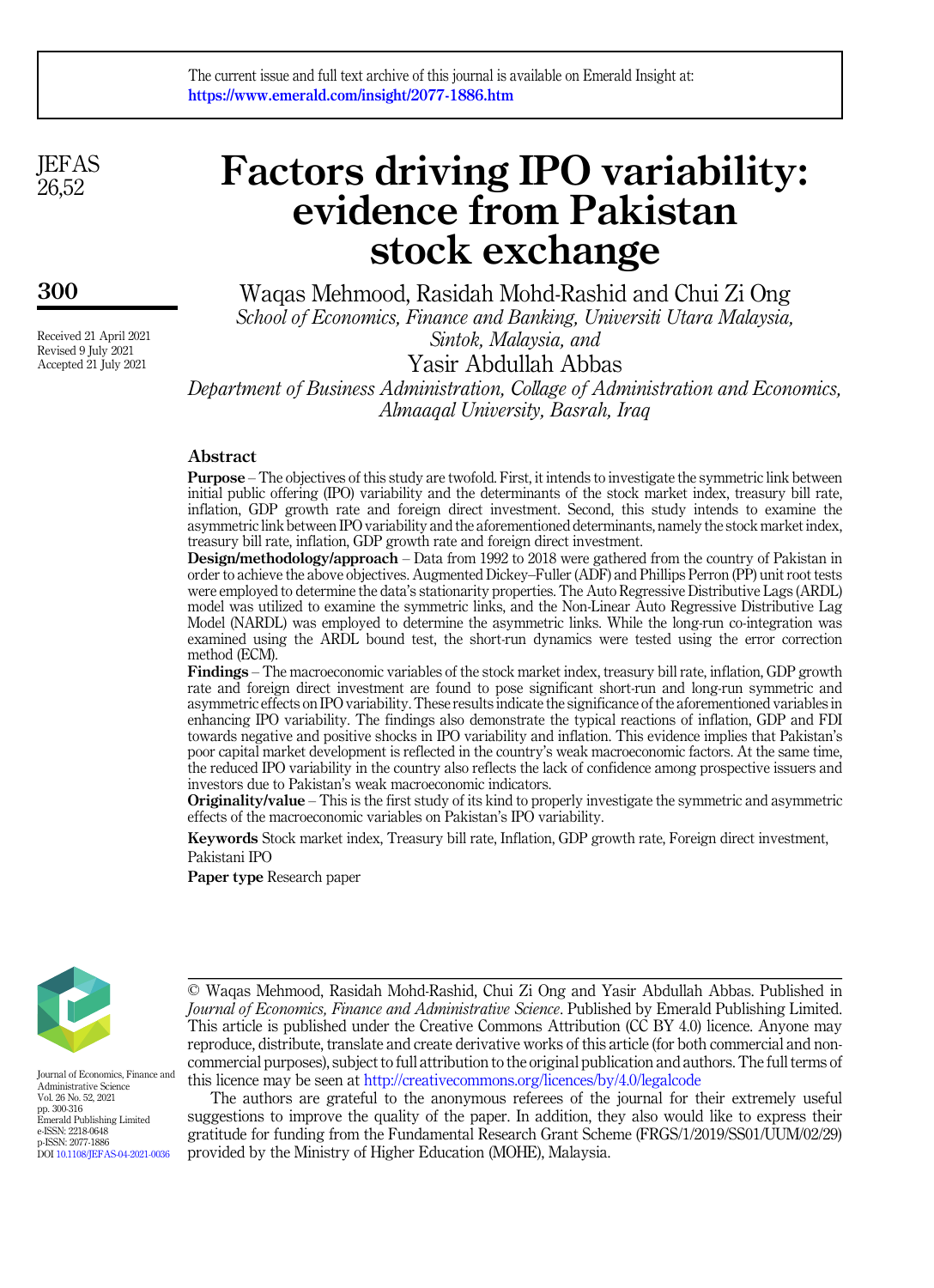## 1. Introduction

In the context of the Pakistani market, 272 initial public offerings (IPOs) were offered between 1992 and 1997 but only one IPO exercise was held in 1998 and none in 1999 as a result of the country's nuclear attempt, which saw the USA imposing various sanctions that hampered Pakistan's development [\(Mehmood](#page-16-0) et al., 2021). This downward trend in IPO issuances persisted from 2000 to 2018, with only 93 firms going public during the period. This dismal number could be attributed to numerous macroeconomic factors, including terrorism activities, political instability, social security threats, low employment, low gross domestic product (GDP), as well as excessive inflation and interest rates.

Several studies have examined the macroeconomic factors that influence IPO issuances in both developed and emerging economies (see [Ameer, 2012;](#page-14-0) [Angelini and Foglia, 2018;](#page-14-1) [Tran](#page-16-1) [and Jeon, 2011\)](#page-16-1), but none has focussed on the Pakistani market. Hence, the current study aims to fill the gap by examining Pakistan's economic conditions and uniqueness to relate the identified macroeconomic factors to IPO variability. Unfavourable macroeconomic factors can affect IPO issuance decisions in several ways. Firstly, the decision to go public can be done at any conceivable time, but it is irrevocable once decided. A delay in an IPO issuance reflects a worsening of the waiting firm's unfavourable macroeconomic conditions. Firms go public when it is possible to raise the maximum capital that reflects their worth. However, uncertainties occur in raising the projected capital amounts from IPOs owing to poor macroeconomic performances, causing firms to delay their IPO exercises until the uncertainties dissolve. As explained by [Lowry \(2003\),](#page-15-0) uncertainties that arise from dismal economic growth cause firms to remain doubtful of their capital demand. The entire business landscape may weaken during severe periods of uncertainty along with unfavourable macroeconomic factors, leading to lower consumption and output rates [\(Christiano](#page-15-1) et al.[, 2014\)](#page-15-1).

Unfavourable macroeconomic factors have been regarded as the causes and drivers of fluctuations in IPO issuances; yet, there is insufficient evidence to support this contention. Hence, there is a need to study the effects of macroeconomic factors on IPO issuances. Thus, the present study examines the effects of macroeconomic determinants, namely the stock market index, treasury bill rate (TBR), inflation rate (INF), GDP growth rate and foreign direct investment (FDI) on IPO variability.

#### 2. Literature review

#### 2.1 Stock market index and IPO variability

The Pakistani Stock Exchange index began trading in November 1991 at a 2,000-base point. The KSE-100 Index fell one-third from the all-time high recorded in April 2008 as Pakistan's coalition government continued to receive mounting pressure to address the issue of Taliban militants, which worsened the apprehensions concerning the country's economic condition. In January 2017, the stock market hit an all-time high of 49,969 points and later 49,876 points on 13 February of the same year. Consequent to Britain's departure from the European Union (EU) on 24 June 2017, the KSE declined by 1,100 points (3.1 per cent) with stock markets undergoing turmoil as investors began investing in safer alternatives in gold and government bonds. The downward trend persisted in 2018 and 2019. Remarkably, IPO variability has continued to decrease since 1992. Hence, the notion that stock markets are affected by pessimistic and optimistic outlooks is consistent with investor sentiment and market timing theories. Given that investors' inclination to invest determines the stock market index, the frequency of IPO variability varies accordingly.

Companies are more likely to go public if the stock market provides high returns that ensure profits for both the company and the investors. As a result, equity investors prefer to earn a higher initial return on newly listed stocks to maximize compensation while facing

Factors driving IPO variability

301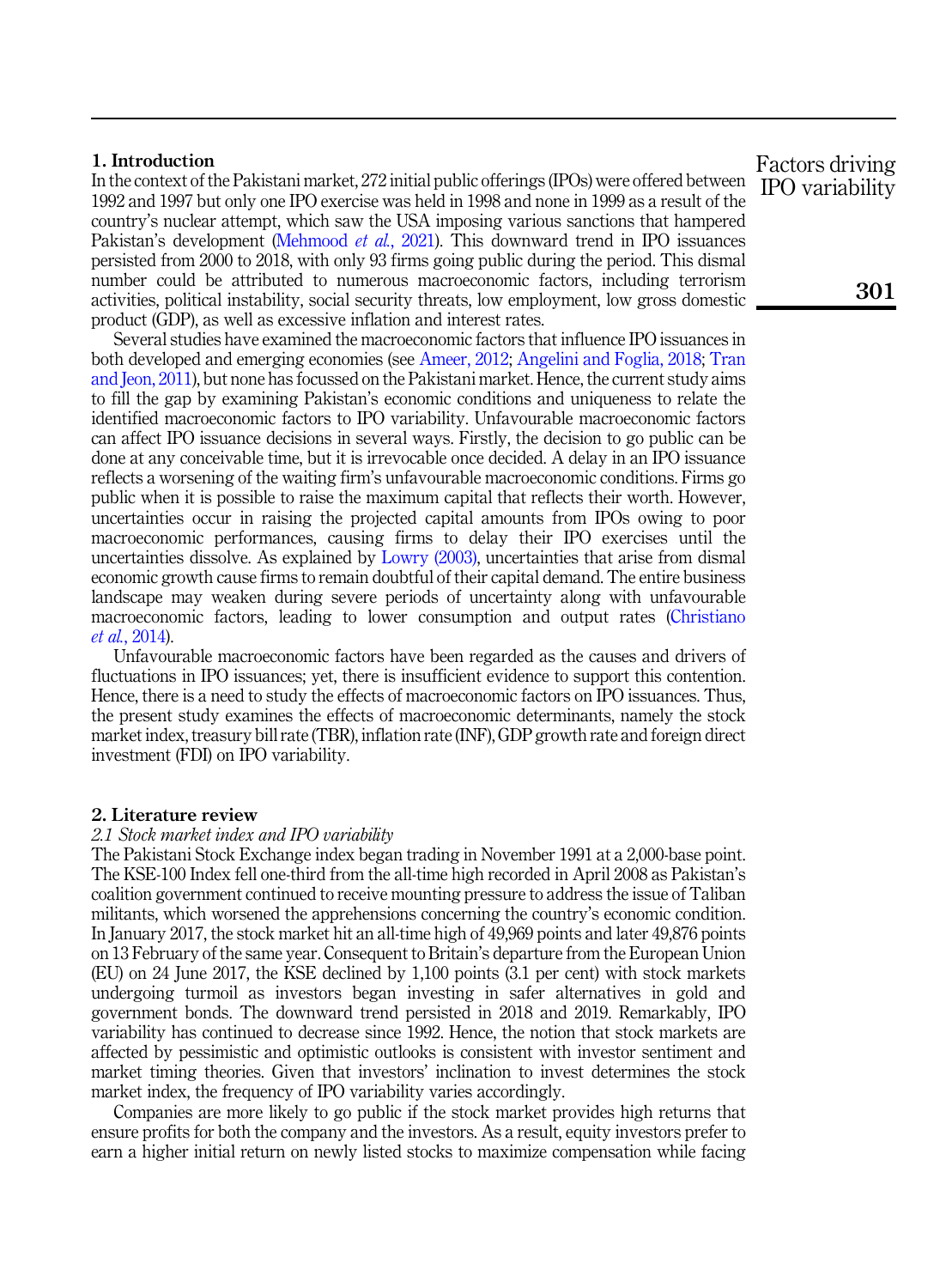higher risk due to low country-level institutional quality (Wei *et al.*[, 2021\)](#page-16-2). As a result, higher returns from newly listed stocks are regarded as the most powerful signals for displaying valuable information. Stock index levels and returns are found to pose a significant and positive effect on IPO variability ([Ljungqvist, 1995;](#page-15-2) [Loughran](#page-15-3) et al., 1994; [Rydqvist and](#page-16-3) [H](#page-16-3)ö[gholm, 1995](#page-16-3)). Ultimately, [Brzeszczynski \(2014\)](#page-15-4) concluded that "the IPO variability in emerging markets and the profitability of the public offers are related to macroeconomic conditions, business cycles and stock market activity. In most emerging market countries, there is a time lag between movements of the stock market index and decisions to launch new IPOs". Given the above discussion, this study proposes the following hypothesis: **IEFAS** 26,52 302

H1. Stock market index has a positive effect on IPO variability.

#### 2.2 Treasury bill rate and IPO variability

[Mehmood](#page-15-5) *et al.* (2020b) asserted that a firm's engagement in a stock market is driven by several macroeconomic variables such as interest rates that provide valuable stock information. The present study uses the TBR to measure the effects of interest rate on IPO variability since it provides a comprehensive picture of market conditions. In the context of developed countries, the USA offers a TBR of 1.56% of 2019; meanwhile, developing countries have been demonstrating an upward trend, with Pakistan reporting an annual TBR of 13.10% in 2019. According to [Ameer \(2012\)](#page-14-0), IPO variability decreases by 10% for every 1% hike in interest rate. The author adds that the interest rate is a vital monetary policy instrument that drives the capital market and proliferates the IPO cycle. Interest rate is negatively correlated to the frequency of IPO exercises, as companies are discouraged from issuing IPOs during high-interest rate periods. Additionally, [Brau](#page-14-2) et al. [\(2003\)](#page-14-2) suggest that a high interest rate influences a firm's decision to go public. An increase in the interest rate will cause an increase in capital cost. Pakistan has been showing an increasing trend in its annual TBR for the past five years, reaching 13.10% in the year 2019, which has caused an increase in the capital cost. The few studies that have been conducted found that interest rate affects IPOs variability and the total amount derived from equity issuances (see [Ameer, 2007;](#page-14-3) Brau et al.[, 2003](#page-14-2); [Chang, 2009](#page-15-6); [Neumeyer](#page-16-4) [and Perri, 2005;](#page-16-4) [Uribe and Yue, 2006](#page-16-5)). Based on the argument put forth by Brau et al. [\(2003\)](#page-14-2), interest rate influences the IPO choice for a new company takeover whereby lower interest rates enable the acquiring company to utilize more debt for acquisition purposes, thus lowering the IPO and boosting the takeover variability. Based on all the above, this study proposes the following hypothesis:

H2. The TBR has a negative effect on IPO variability.

#### 2.3 Inflation and IPO variability

In Pakistan's context, the State Bank of Pakistan is the sole body practising mandatory monetary policies, which influence all asset prices bubbles and private capital inflows and outflows. Pakistan recorded an INF of between 10 and 13% from 1991 to 1999 that persisted well into 2019, albeit with a minor decrease to 9.41% in 2019 [\(Iqbal and Naveed, 2016](#page-15-7); [Shahzad, 2019](#page-16-6)). The INFs recorded by Pakistan are significantly higher than any developed nation; hence, there are high capital costs for equity offerings that must be borne by newly listed securities, thus discouraging firms from going public ([Omran and Pointon, 2001](#page-16-7)).

High rates of return are anticipated during periods of high inflation. Likewise, a high-risk premium tends to complicate the generation of new future investments due to the additional strict requirements of funds [\(Ameer, 2012](#page-14-0)). [Tran and Jeon \(2011\)](#page-16-1) found a positive link between inflation and IPO variability. Whilst, this current study suggests that the INF is a proxy for inflation consistent with the findings of other past works ([Omran and Pointon,](#page-16-7)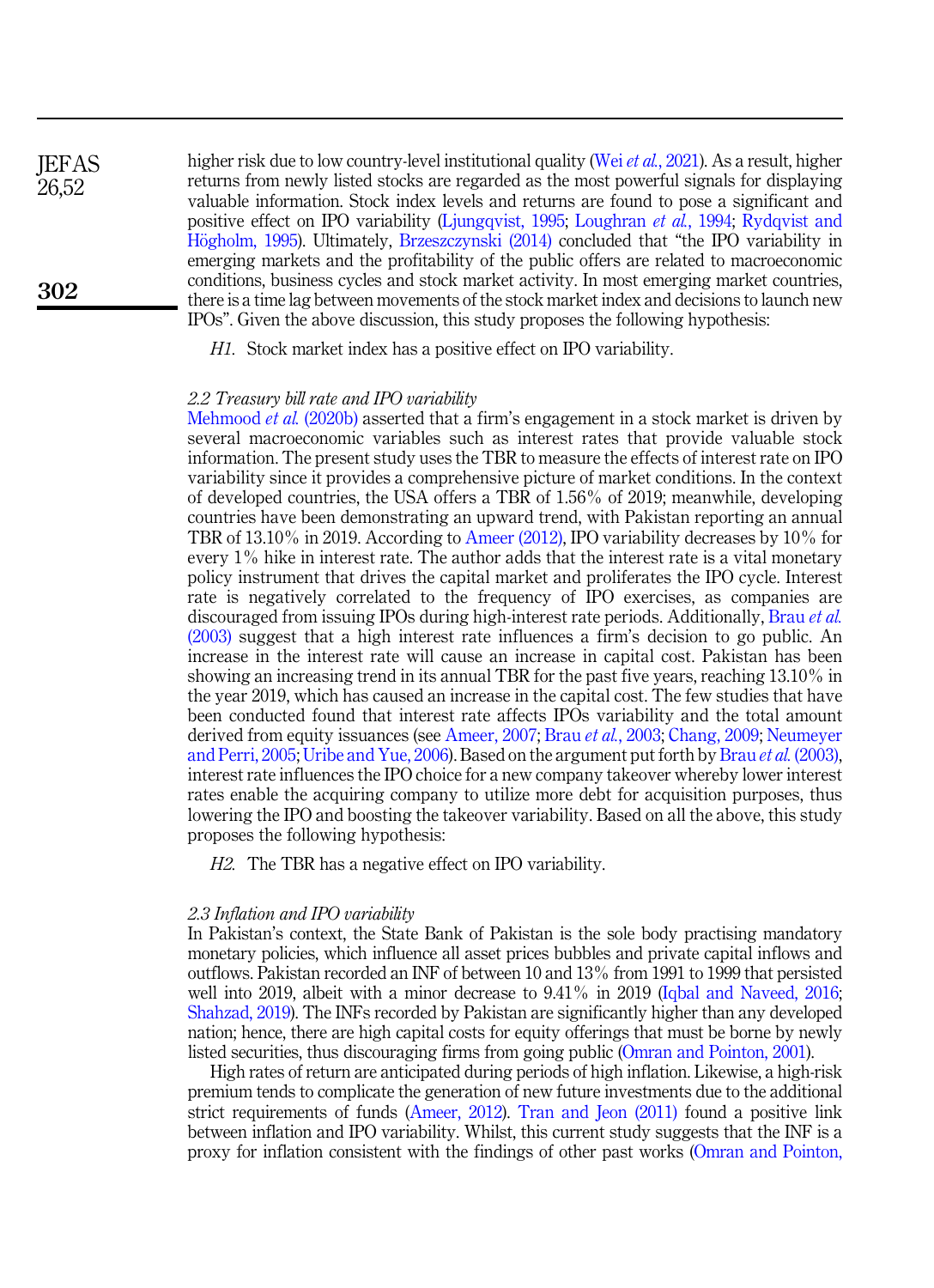[2001;](#page-16-7) [Tiwari](#page-16-8) et al., 2015). The USA recorded a 1.6% INF in FY2018. As indicated by [Omran](#page-16-7) Factors driving [and Pointon \(2001\),](#page-16-7) high rates of inflation discourage investors from going public due to IPO variability demands for higher returns, which in turn elevates the capital cost for the firms.

H3. INF has a negative effect on IPO variability.

## 2.4 GDP growth rate and IPO variability

The GDP is popular among all previous studies because it reveals market conditions; therefore, it is the major capital structure determinant of country-level performance [\(Shabbir](#page-16-9) et al.[, 2020](#page-16-9); [Pradhan](#page-16-10) et al., 2020; [Dey and Tareque, 2020](#page-15-8); [Camara, 2012\)](#page-15-9). In the Asian region, high annual GDP growth rates are recorded in 2019, India (7.1%), Malaysia (5.9%) and China (6.9%). Meanwhile, Pakistan's GDP growth rate fell from 5.8% in 2018 to 3.3% in 2019 due to increased uncertainty. According to [Mehmood](#page-15-5) *et al.* (2020b), low economic growth reduces investment opportunities for businesses, causing the economy to deteriorate. Since GDP growth rates are determined by consumption demand as well as monetary and fiscal policies, positive performance of macroeconomic factors can lead to economic balance and improvement in the instability outcomes. According to the neoclassical economic theory, GDP growth rates provide strong signals to entrepreneurs to invest in the market. Likewise, [Ameer \(2012\)](#page-14-0) asserted that the GDP growth rate shows the country's economic snapshot, which has a direct influence on IPO activities. Thus, an increase in GDP will lead to an increase in IPO variability. Numerous studies have shown that GDP growth has a significant positive effect on IPO variability (see [Ameer, 2012;](#page-14-0) [La Porta](#page-15-10) et al., 1997; [Tran and Jeon, 2011\)](#page-16-1).

H4. GDP growth rate has a positive effect on IPO variability.

## 2.5 Foreign direct investment (FDI) and IPO variability

According to the recent report of World Investment (2020) [\[1\]](#page-14-4), FDI inflow into Pakistan increased from US\$1.7bn to US\$2.2bn in 2019. The total amount of FDI inflow reached US\$34.8bn in 2019. In addition, Pakistan is currently experiencing a gradual decline in the GDP trend, approaching the lowest level in the country's history, whereas inflation and taxes have been increasing over time. These developments do not augur well for FDI inflows, resulting in lower IPO variability. With the global opening of local stock markets, foreign investors can access local stock markets to diversify their portfolios. According to [Kaminsky](#page-15-11) et al. [\(2001\),](#page-15-11) the emerging capital markets in the East Asian region grow by relying on mutual fund investments, that is, net private equity flows. A substantial portion of emerging markets' foreign capital came from US-based mutual funds ([Aggarwal](#page-14-5) *et al.*, 2005). Foreign investors are more attracted to emerging markets' higher returns, enabling local firms to profit from the risk-sharing strategy and lower equity costs. Based on the discussion above, this study proposes the following hypothesis:

H5. FDI (net private equity) flows have a positive effect on IPO variability.

The contribution of this study is twofold. First, it focusses on macroeconomic determinants that affect key equity market activities in emerging markets. Compared to past studies on IPOs in Pakistan, this study focusses on a longer period and a higher number of IPOs ([Mehmood](#page-15-5) *et al.*, 2020b). Second, this study employs the switching auto-regressive distribution lag (ARDL) and non-linear auto-regressive distributed lag (NARDL), regression techniques to demonstrate the effects of macroeconomic variables on Pakistan's IPOs are not time-invariant. These techniques allow us to document unidentified IPO market conditions – specifically the prevalence of hot or cold regimes – in the IPO market. A hot IPO regime is linked to an upward trend in IPO variability, whereas a cold IPO regime denotes otherwise.

303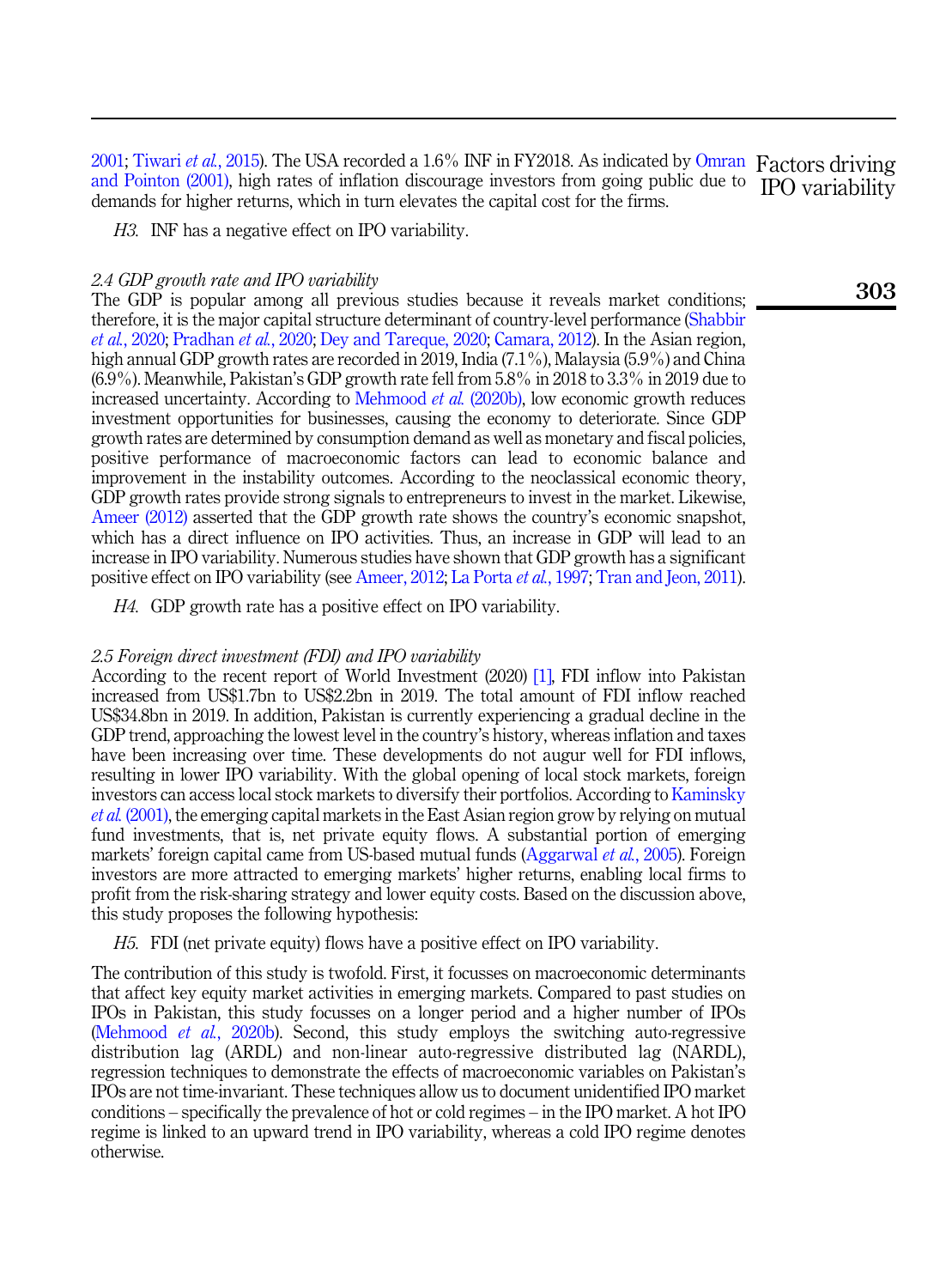## 3. Institutional background of the Pakistani IPO market

The Corporate Law Authority (CLA) was formed by the Pakistani government in 1981 with the aim of encouraging and facilitating trade activities. However, the stock market's trade activities remained modest up until 1989. In 1991, the Pakistani government conducted reforms to improve the transparency and efficiency of the stock market due to its liberalization, deregulation and privatization. The reforms had a positive effect on the listing activities as exhibited by the high number of share issuances by private firms in their aim of raising capital, diversifying ownership and creating exit strategies. A major surge of IPO issuances occurred between 1991 and 1996. As a measure for strengthening the stock market activities, the Securities and Exchange Commission of Pakistan (SECP) was formed in 1997 to replace the CLA. Despite the reforms, Pakistan continues to have poor institutional performance, with signs of distress. According to [Hassan \(2002\)](#page-15-12), the country has experienced significant institutional degeneration over the last 30 years, peaking in the 1990s. The country's poor governance resulted in the exclusion of the general public from decisionmaking; institutional failure had reduced the country's per capita income, resulting in poor economic growth and, as a result, a lower number of IPOs. In the Pakistani market, 272 IPOs were offered between 1992 and 1997, but only one IPO exercise was held in 1998 and none in 1999 ([Mehmood](#page-15-13) et al., 2020a).

## 4. Methodology

This paper samples the IPOs listed on the Pakistani Stock Exchange from January 1992 to December 2018. Despite experiencing vibrant IPO variability from 1992 to 1998, Pakistan's IPO market experienced a sudden and significant decline in 1999, reaching zero IPO exercise following the US sanction imposed as a response to the country's nuclear testing activities. The total IPO issuance data were derived from the Pakistani Stock Exchange [\[2\]](#page-14-6) data portal under the flotation sub-section. Data on other macroeconomic determinants, including stock market index (KSE), TBR, INF, GDP and FDI were derived from the International Monetary Fund's [\[3\],](#page-14-7) World Development Indicators [\[4\]](#page-14-8). The equation is presented as follows:

$$
\text{NIFO} = a + \beta_1 \text{KSE}_i + \beta_2 \text{TBR}_i + \beta_3 \text{INF}_i + \beta_4 \text{GDP}_i + \beta_5 \text{FDI}_i + \varepsilon_i \tag{1}
$$

<span id="page-4-0"></span>where NIPO is the number of IPOs, KSE is the stock market index performance, TBR is the treasury bill rate, INF is the inflation rate, GDP is gross domestic product (GDP) growth rate and FDI is foreign direct investment. The long-run parameters are  $\beta_1, \beta_2, \beta_3, \beta_4$ , and  $\beta_5$ . Shin et al. [\(2014\)](#page-16-11) introduced the asymmetric ARDL model using negative and positive partial sum decompositions that enable identifying short-term and long-run asymmetric effects. The NARDL model is more advantageous than the traditional co-integration models in several ways. Firstly, the NARDL model functions well with small sample sizes ([Romilly](#page-16-12) et al., 2001). Secondly, it does not require stationary testing [\(Ibrahim, 2015\)](#page-15-14) since it is just as efficient for stationary variables at the level  $I(0)$  as it is for the first difference  $I(1)$  or the fractionally integrated [\(Pesaran and Pesaran, 1997\)](#page-16-13). Nevertheless, this model would not be applicable if any of the variables is  $I(2)$ .

<span id="page-4-1"></span>The asymmetric ARDL method is employed in this study since it has the capability to measure the short-term and long-run asymmetries among the predicted variables. The NARDL bound test (Shin et al.[, 2014](#page-16-11)) is used to measure the short-term and long-run relational dynamics. The model in [Equation \(1\)](#page-4-0) solely generates long-run effects. Short-run effects are examined by remodelling [Equation \(1\)](#page-4-0) in the error correction approach arrangement. This study hence employs the bound testing method ([Pesaran](#page-16-14) *et al.*, 2001) using the error correction approach, as stated below:

**IEFAS** 26,52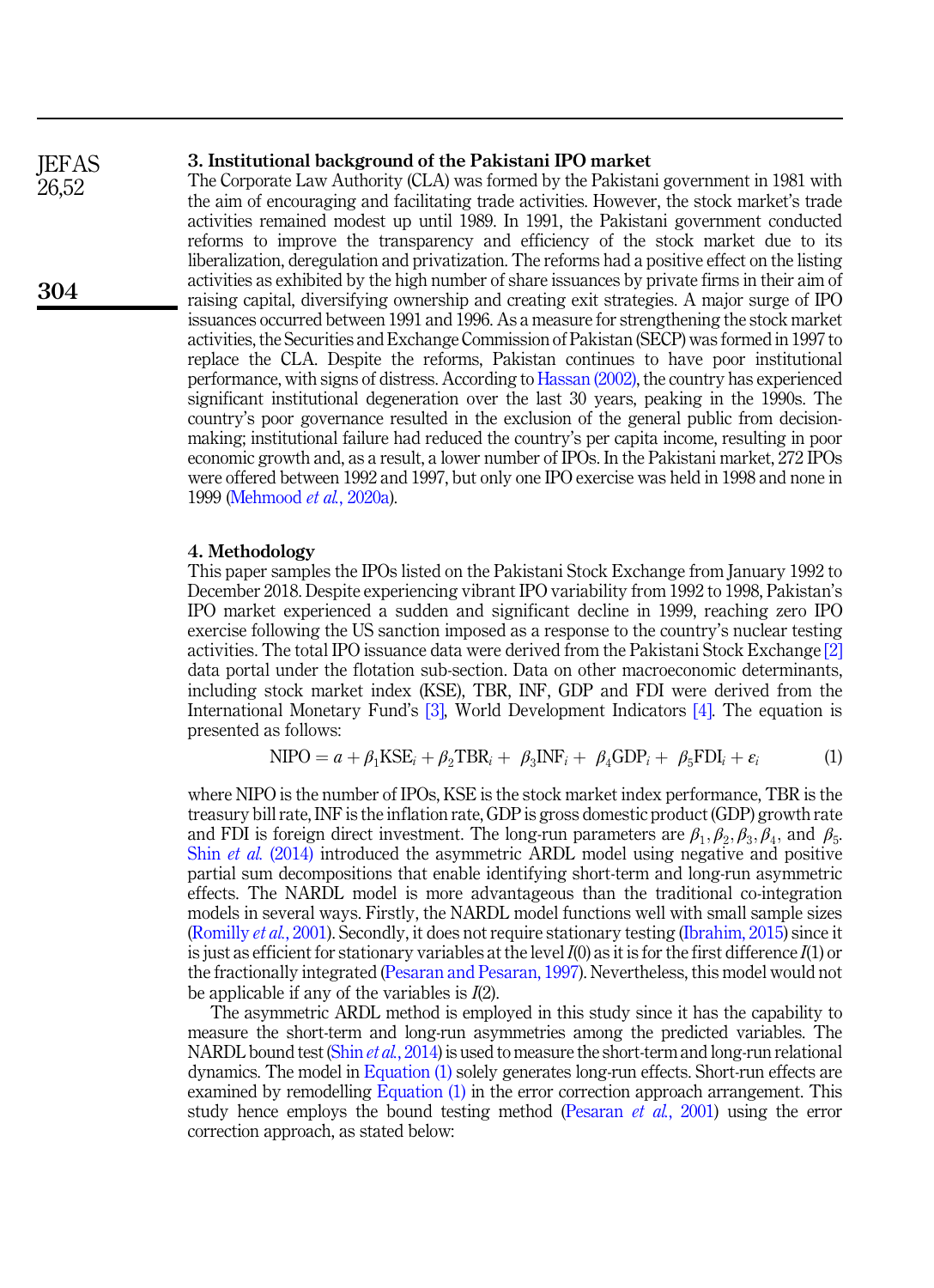$$
\Delta \text{NIPO}_{t} = \theta + \sum_{k=1}^{P_1} \theta_k \Delta \text{NIPO}_{t-k} + \sum_{k=1}^{P_2} \theta_k \Delta \text{KSE}_{t-k} + \sum_{k=1}^{P_3} \theta_k \Delta \text{TBR}_{t-k} + \sum_{k=1}^{P_4} \theta_k \Delta \text{INF}_{t-k}
$$
\nFactors driving\n
$$
+ \sum_{k=1}^{P_5} \theta_k \Delta \text{GDP}_{t-k} + \sum_{k=1}^{P_6} \theta_k \Delta \text{FDI}_{t-k} + \lambda_1 \text{NIPO}_{t-1} + \lambda_2 \text{KSE}_{t-1} + \lambda_2 \text{TBR}_{t-1}
$$
\n
$$
+ \lambda_3 \text{INF}_{t-1} + \lambda_4 \text{GDP}_{t-1} + \lambda_5 \text{FDI}_{t-1} \mu_t
$$
\n(2)

[Equation \(2\)](#page-4-1) is consistent with the approach introduced by [Engle and Granger \(1987\)](#page-15-15). However, a slight modification is made by replacing the lag of error term from [Equation \(1\)](#page-4-0) with its proxy, that is, the linear combination of the lagged level variable. [Equation \(2\)](#page-4-1) provides more advantages than the [Engle and Granger \(1987\)](#page-15-15) approach due to its ability to measure the long-run and short-term effects. In [Equation \(2\)](#page-4-1), the long-run coefficients are denoted by  $\lambda_1, \lambda_2, \lambda_3$  and  $\lambda_4$  whilst the short-run coefficients are denoted by the first difference variable. The long-run causality needs to be determined to ensure the validity of the long-run coefficients. [Pesaran](#page-16-14) *et al.* (2001) proposed the bound  $F$ -test to confirm co-integration between the number of IPOs and the determinants.

[Equation \(2\)](#page-4-1) assumes that all the independent variables have a symmetrical effect on the dependent outcome variable; however, this study is concerned with the asymmetric effects of the macroeconomic variables on Pakistan's IPO variability. Towards that end, the variables under study (i.e. inflation, GDP and FDI) are grouped into negative and positive of the macroeconomic variables on Pakistan's IPO variability. Towards that end, the variables under study (i.e. inflation, GDP and FDI) are grouped into negative and positive components [\[5\].](#page-14-9) The asymmetric regression of are linked to the long-run coefficients and  $y_t$  is a vector of the independent variables is stated as:<br>  $Y_t = Y_0 + y_t^+ + y_t^$ stated as:

$$
Y_t = Y_0 + y_t^+ + y_t^-
$$

<span id="page-5-0"></span>where  $Y^+$  and  $Y^-$  are the regressors decomposed as a partial sum of the positive and negative changes. [Equations \(3\)](#page-5-0)–[\(6\)](#page-5-0) are partial sums of the positive and negative changes in inflation and unemployment.

$$
INF^{+} = \sum_{i=1}^{t} \Delta INF_{i}^{+} = \sum_{i=1}^{t} \max(\Delta INF_{i,0})
$$
\n(3)

$$
INF^{-} = \sum_{i=1}^{t} \Delta INF_i^{-} = \sum_{i=1}^{t} \min(\Delta INF_{i,0})
$$
\n(4)

$$
GDP^{+} = \sum_{i=1}^{t} \Delta GDP_{i}^{+} = \sum_{i=1}^{t} \max(\Delta GDP_{i,}0)
$$
\n(5)

$$
GDP^{-} = \sum_{i=1}^{t} \Delta GDP_{i}^{-} = \sum_{i=1}^{t} \min(\Delta GDP_{i,0})
$$
(6)

<span id="page-5-1"></span>
$$
\text{FDI}^+ = \sum_{i=1}^t \Delta \text{FDI}_i^+ = \sum_{i=1}^t \max(\Delta \text{FDI}_{i,0}) \tag{7}
$$

<span id="page-5-2"></span>
$$
\text{FDI}^{-} = \sum_{i=1}^{t} \Delta \text{FDI}_{i}^{-} = \sum_{i=1}^{t} \min(\Delta \text{FDI}_{i,}0)
$$
(8)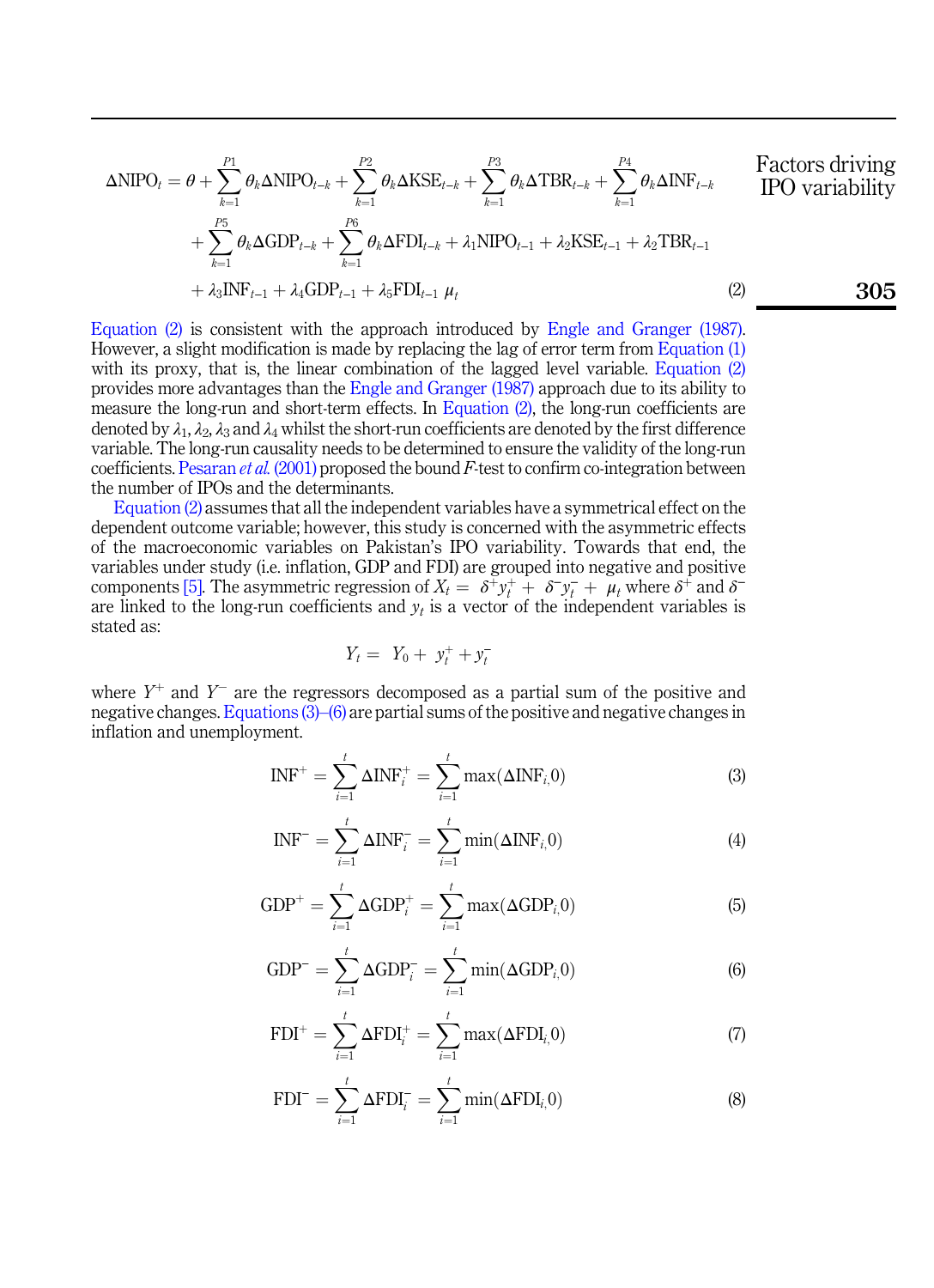**IEFAS** 26,52

306

The asymmetric ARDL framework is developed by putting the negative and positive series derived in Equations  $(3)$ – $(6)$  into [Equation \(2\)](#page-4-1) to derive [Equations \(7\)](#page-5-1) and [\(8\)](#page-5-2). Meanwhile, [Equation \(9\)](#page-6-0) represents the NARDL equation.

<span id="page-6-0"></span>
$$
\Delta NIPO_{t} = \theta + \sum_{k=1}^{P1} \theta_{k} \Delta NIPO_{t-k} + \sum_{k=1}^{P2} \theta_{k} \Delta KSE_{t-k} + \sum_{k=1}^{P3} \theta_{k} \Delta TBR_{t-k} + \sum_{k=1}^{P4} \theta_{k} \Delta INF_{t-k}^{+} \n+ \sum_{k=1}^{P5} \theta_{k} \Delta INF_{t-k}^{-} + \sum_{k=1}^{P6} \theta_{k} \Delta GDP_{t-k}^{+} + \sum_{k=1}^{P7} \theta_{k} \Delta GDP_{t-k}^{-} + \sum_{k=1}^{P7} \theta_{k} \Delta FDI_{t-k}^{+} \n+ \sum_{k=1}^{P8} \theta_{k} \Delta FDI_{t-k}^{-} \lambda_{1} NIFO_{t-1} + \lambda_{2} KSE_{t-1} + \lambda_{2} TBR_{t-1} + \lambda_{3} INF_{t-1}^{+} + \lambda_{4} INF_{t-1}^{-} \n+ \lambda_{5} GDP_{t-1}^{+} + \lambda_{6} GDP_{t-1}^{-} + \lambda_{6} FDI_{t-1}^{+} + \lambda_{7} FDI_{t-1}^{-} \mu_{t}
$$
\n(9)

In their study, Shin *et al.* [\(2014\)](#page-16-11) used [Pesaran](#page-16-14) *et al.*'s (2001) bound testing method, which they propose to be appropriate for the model (7). In the present study, the decomposed negative and positive series for inflation, GDP and FDI are incorporated to derive specification (2) of the asymmetric ARDL. Specification (2) is thus called the linear ARDL model.

## 5. Results and discussion

Table 1 presents the descriptive statistics for the listed IPOs as well as the macroeconomic and capital market variables. The findings show a mean value of 13 IPOs, with a maximum of 85 IPOs and a minimum of 0 IPO throughout 1992–2018 (see Table 1). A moderate recovery is demonstrated in 2004, 2005 and 2007. The average stock price index point is 12,679, with the maximum and minimum points of 46,332 and 911, respectively, indicating a wide dispersion. The average TBR is 10.11%, while the maximum and minimum rates are 14.53 and 5.4%, respectively. This finding suggests that a low TBR can affect the capital market and discourage firms from engaging in IPOs. Future income is computed according to the discounted method during periods of higher interest rates. According to [Malik and Nishat](#page-15-16) [\(2017\),](#page-15-16) higher interest rates cause more volatility in Pakistan; this trend, which began post-1973, still persists today due to the country's unstable economy. The mean value for inflation is 9.52%, with a maximum of 20.28% and a minimum of 2.5%, consistent with [Arby and Ali](#page-14-10) [\(2017\).](#page-14-10) These findings demonstrate a high variance in inflation throughout 2000–2018. Compared to the past five years, 2013–2018, the present INF is higher, which reduces the

|             | Mean    | Median  | Max     | Min    | Std. Dev | <b>Skewness</b> | Kurtosis |
|-------------|---------|---------|---------|--------|----------|-----------------|----------|
| <b>NIPO</b> | 13      | 4       | 85      | 0.0000 | 21.4068  | 2.3042          | 7.3413   |
| <b>KSE</b>  | 12.679  | 7,188   | 46.332  | 911    | 14.221   | 1.1271          | 2.8789   |
| <b>TBR</b>  | 10.1064 | 10.7307 | 15.7350 | 1.8650 | 3.5630   | $-0.5709$       | 2.7653   |
| INF         | 9.5236  | 7.6829  | 20.2812 | 0.4002 | 7.3589   | 2.3532          | 9.7888   |
| <b>GDP</b>  | 4.1155  | 4.3282  | 7.7058  | 0.9888 | 1.8521   | 0.0411          | 2.2388   |
| <b>FDI</b>  | 1.1261  | 0.8165  | 3.6683  | 0.3755 | 0.8482   | 1.9344          | 5.7420   |

Note(s): NIPO is the total number of new firms going public/engaging in IPO exercises per year. KSE is the stock market index, i.e. an aggregated value derived from the combination of several stocks. TBR is the annual treasury bill rate in percentage. INF is the annual inflation rate in percentage. GDP is the annual gross domestic product growth rate in percentage. FDI is the annual total net private foreign equity investment Source(s): Author's computation

Table 1. Descriptive statistics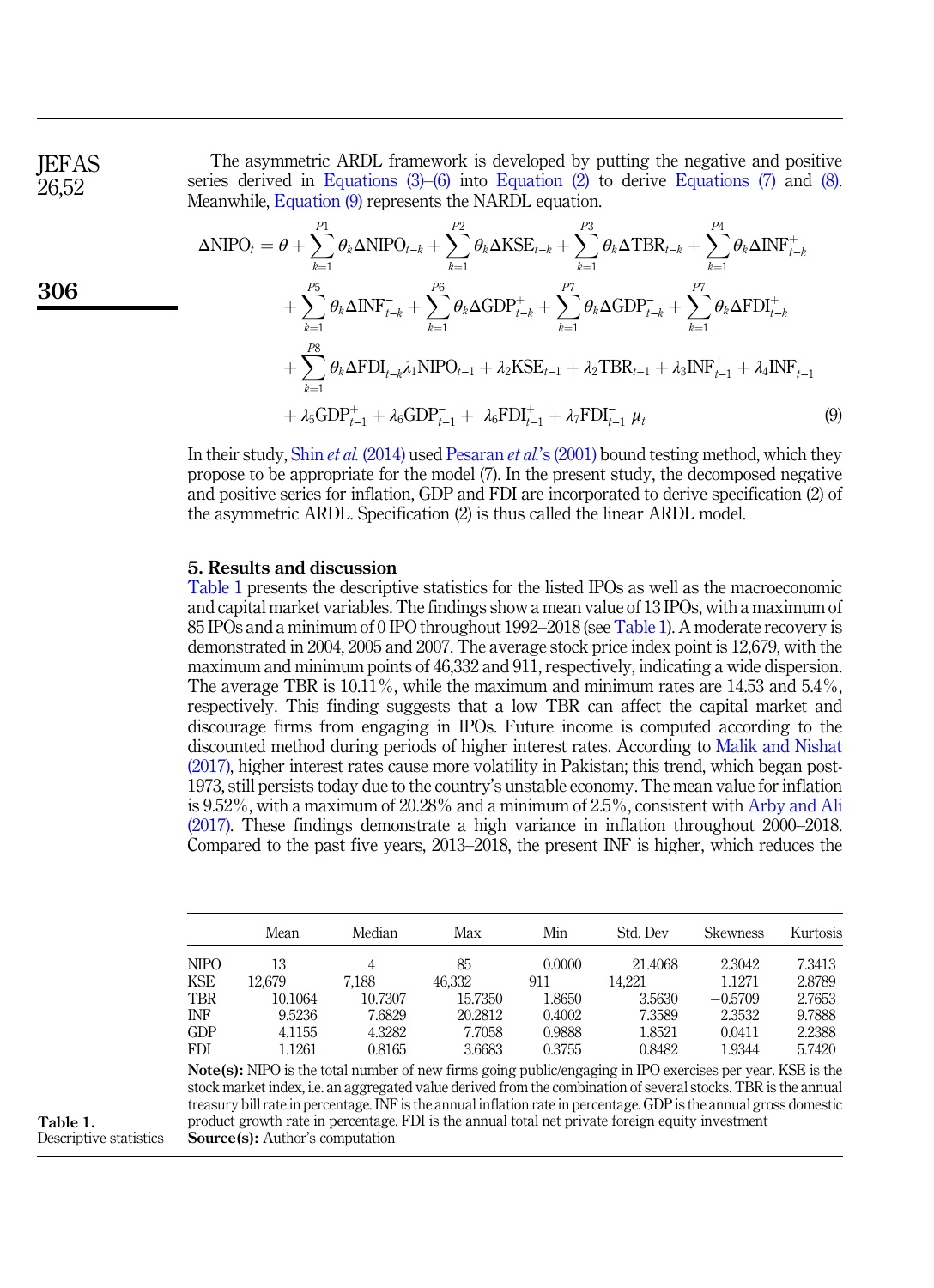purchasing power. For the GDP growth rate, the average is 4.11% and the lowest is 0.98% ([Arby and Ali, 2017\)](#page-14-10). The highest growth rate is 7.70%. The findings suggest that the number of IPOs will decline when the GDP growth rate is low. For FDI, the average is 1.12%, while the lowest and highest are 0.37 and 3.66%, respectively. The findings suggest that the number of IPOs will decline when the FDI is low.

This study employs Pearson's correlation coefficients to explain the link between the independent and dependent variables (see Table 2). Each of TBR, INF, GDP and FDI is found to be positively correlated with IPO variability. These findings suggest an increase in Pakistan's IPO variability when there are positive changes in the country's INF, GDP growth rate and political stability. On the contrary, both KSE and FDI are found to have negative and significant correlations with IPO variability. [Maddala and Lahiri \(1992\)](#page-15-17) asserted that the effects of an independent variable on the dependent variable could change when a strong correlation exists.

The variables' stationarity is tested first before examining the effects of the stock market index, TBR, inflation, GDP growth rate and FDI on IPO variability. The ARDL model is a flexible econometric co-integrating method that can be applied when the variables are stationary at 1(0) or 1(1) or a combination of 1(0) and 1(1). Stationarity testing is not needed for ARDL estimation since the method can be applied when the variables are stationary at level  $I(0)$  or  $I(1)$  or a combination of  $I(0)$  and  $I(1)$ . However, this method cannot be applied when the  $I(2)$  variable is present ([Ibrahim, 2015](#page-15-14)). Given that the presence of  $I(2)$  variables will render the test results invalid, the Augmented Dickey–Fuller (ADF) and Phillips Perron (PP) unit root tests are carried out to determine the variables' stationarity to exclude the I(2) variables. Table 3 presents the unit root test results, which reveal the absence of  $I(2)$  variables. Hence, this study can proceed with the asymmetric ARDL method.

[Table 4](#page-8-0) presents the linear and non-linear con-integration results from the bound testing conducted in this study. According to [Bahmani-Oskooee and Mohammadian \(2016\)](#page-14-11), long-run correlations rely mainly on an optimal lag selection. Additional and lower lag selections can

|             | <b>NIPO</b>                             | <b>KSE</b> | <b>TBR</b> | INF       | <b>GDP</b> |
|-------------|-----------------------------------------|------------|------------|-----------|------------|
| <b>NIPO</b> |                                         |            |            |           |            |
| <b>KSE</b>  | $-0.3405$                               |            |            |           |            |
| <b>TBR</b>  | 0.3308                                  | $-0.2627$  |            |           |            |
| INF         | 0.0838                                  | $-0.3716$  | 0.3038     |           |            |
| <b>GDP</b>  | 0.2575                                  | 0.1411     | $-0.6039$  | $-0.2304$ |            |
| <b>FDI</b>  | $-0.0501$                               | $-0.1021$  | $-0.0121$  | $-0.0101$ | 0.0270     |
|             | <b>Source</b> (s): Author's computation |            |            |           |            |

|                                                | At levels                                                                                                                                               |                                                                                                      | At first difference |                    |                                      |
|------------------------------------------------|---------------------------------------------------------------------------------------------------------------------------------------------------------|------------------------------------------------------------------------------------------------------|---------------------|--------------------|--------------------------------------|
| <b>Series</b>                                  | ADF                                                                                                                                                     | PP                                                                                                   | ADF                 | PP                 | Decision                             |
| <b>NIPO</b><br>KSE<br><b>TBR</b><br>INF<br>GDP | $-4.290***(0.002)$<br>1.386 (0.998)<br>$-3.535**$ (0.016)<br>$-4.835***(0.000)$<br>$-3.827***(0.007)$                                                   | $-6.564***(0.000)$<br>1.335(0.532)<br>$-5.012***(0.000)$<br>$-6.081***(0.000)$<br>$-5.342***(0.001)$ | $-3.598(0.014)$ *** | $-8.544***(0.001)$ | I(0)<br>I(1)<br>I(0)<br>I(0)<br>I(0) |
| <b>FDI</b>                                     | $-2.858(0.044)$ **                                                                                                                                      | $-5.024***(0.001)$                                                                                   |                     |                    | I(0)                                 |
|                                                | <b>Note(s):</b> ** and *** reject the null hypothesis of unit root at the 5 and $10\%$ levels of significance<br><b>Source(s):</b> Author's computation |                                                                                                      |                     |                    |                                      |

Factors driving IPO variability

307

Table 3. Unit root tests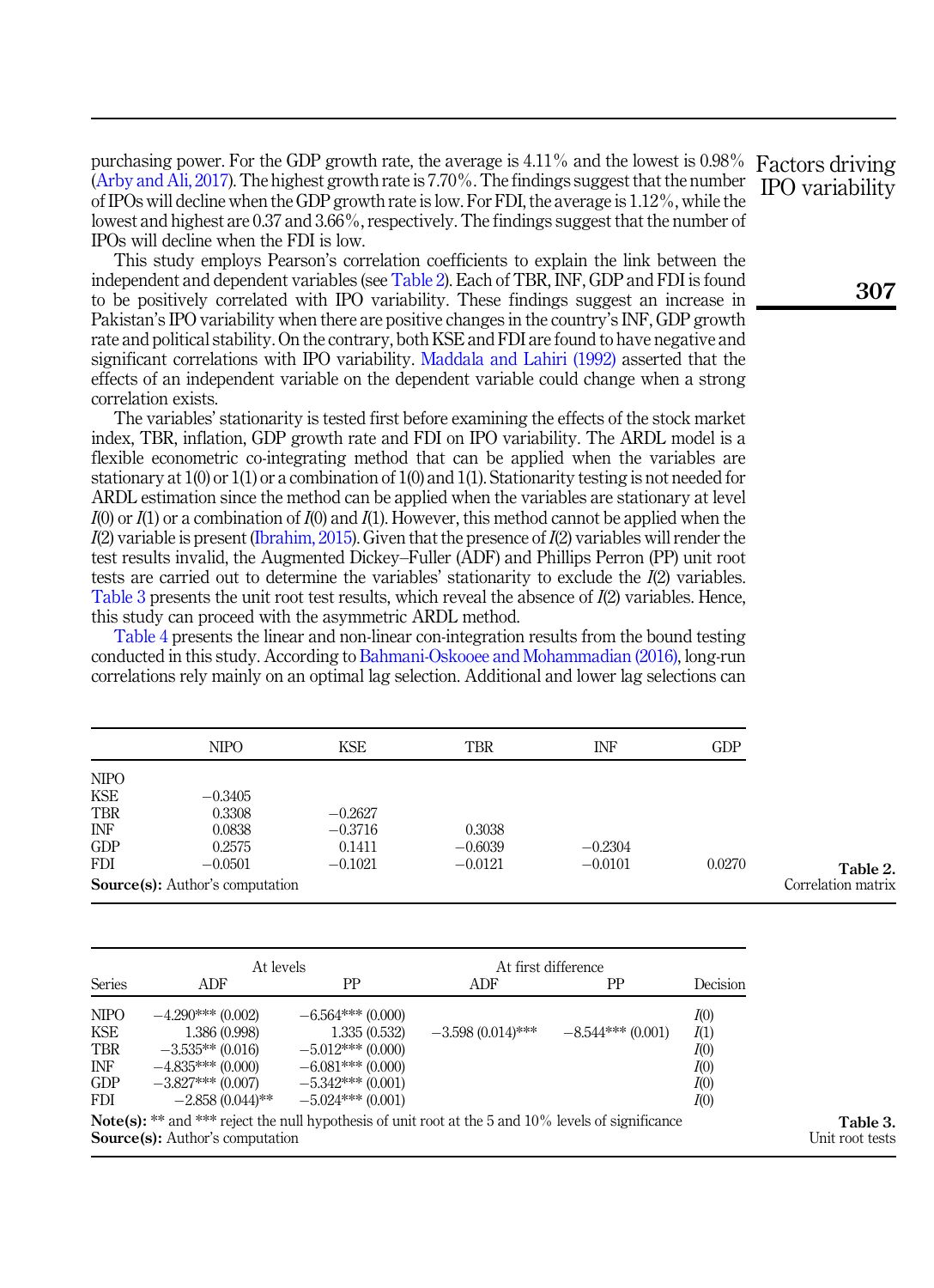cause crucial information to be omitted from the model and misleading long-run inference. Hence, the Akaike Information Criterion (AIC) is employed in this study. The symmetric cointegration result reveals a bound test F-stat value of 3.184. Since this value is between the lower and upper bounds, it indicates an inconclusive co-integration. Meanwhile, the asymmetric co-integration result reveals the F-statistics value of  $-9.8268$ , that is, higher than the lower and upper critical bounds at a significance level of 5%. This finding confirms cointegration or long-run correlations between the variables being studied. This confirmation allows the study to proceed with the short-term and long-run estimations of the IPO variability via the NARDL model. Meanwhile, since the symmetric co-integration result is inconclusive, the estimated coefficient of error-correction term (ECT) term can be utilized to determine the long-run correlations between the variables. Ultimately, this study employs both the symmetric and asymmetric ARDL.

After determining symmetric co-integration (previously inconclusive in the symmetric framework), the symmetric long-run correlations between the variables are then established. Table 5 presents the findings on the long-run correlations between the variables that confirm the positive and significant long-run effects of KSE, GDP and FDI on IPO variability. The findings suggest that pessimistic stock market outlooks project a downward trend on market prices, whereas optimistic outlooks project higher stock market trading volumes and returns ([Tetlock, 2007\)](#page-16-15). IPO variability varies as the stock market index is an indication of the likelihood of investors to invest. Firms are more inclined to engage in IPO activities if the stock market offers higher returns and thus more profit for the firms and investors. Stock index levels and returns pose a significant and positive effect on IPO variability [\(Ljungqvist,](#page-15-2) [1995;](#page-15-2) [Loughran](#page-15-3) et al., 1994).

Further, the findings suggest that an increase in the growth rate will lead to an increase in IPO variability in a given setting, considering the economy's healthy growth [\(Choe](#page-15-18) et al., [1993\)](#page-15-18). In the Malaysian market, [Ameer \(2012\)](#page-14-0) found that the GDP growth rate has a significant positive effect on IPO variability. [Breinlinger and Glogova \(2002\)](#page-14-12) asserted that the effectiveness of law enforcement, which is substantially linked to GDP per capita, is strongly and positively associated with IPO variability. The finding also suggests that an increase in FDI will lead to an increase in IPO variability. Hence, from the perspective of private equity investment, emerging markets present a suitable investment diversification opportunity and

|                                                                                          |                                         | <i>F</i> -statistics | Lower bound 95 per cent                                                                                                   | Upper bound 95 per cent | Decision                      |
|------------------------------------------------------------------------------------------|-----------------------------------------|----------------------|---------------------------------------------------------------------------------------------------------------------------|-------------------------|-------------------------------|
| Table 4.                                                                                 | Linear ARDL<br>Asymmetric ARDL          | 3.1849<br>$-9.8268$  | 2.39<br>$-2.86$                                                                                                           | 3.38<br>$-5.05$         | Inconclusive<br>Cointegration |
| Non-linear co-<br>integration on the base Shin <i>et al.</i> (2014)<br>of the bound test | <b>Source</b> (s): Author's computation |                      | <b>Note(s):</b> The F-statistics value is calculated using the bound testing approach by Pesaran <i>et al.</i> (2001) and |                         |                               |

|                                | Variable          | Coefficient                            | Std. Error       | t-Statistic         | Prob             |
|--------------------------------|-------------------|----------------------------------------|------------------|---------------------|------------------|
|                                | <b>KSE</b><br>TBR | 0.0008<br>$-10.2079$                   | 0.0004<br>4.1068 | 1.9258<br>$-2.4855$ | 0.0763<br>0.0273 |
|                                | INF               | $-0.8325$                              | 0.3278           | $-2.5393$           | 0.0247           |
| Table 5.<br>Long-run symmetric | <b>GDP</b><br>FDI | 13.3091<br>9.9489                      | 6.6692<br>3.7032 | 1.9955<br>2.6865    | 0.0674<br>0.0187 |
| ARDL estimation                |                   | <b>Source(s):</b> Author's computation |                  |                     |                  |

<span id="page-8-0"></span>**IEFAS** 26,52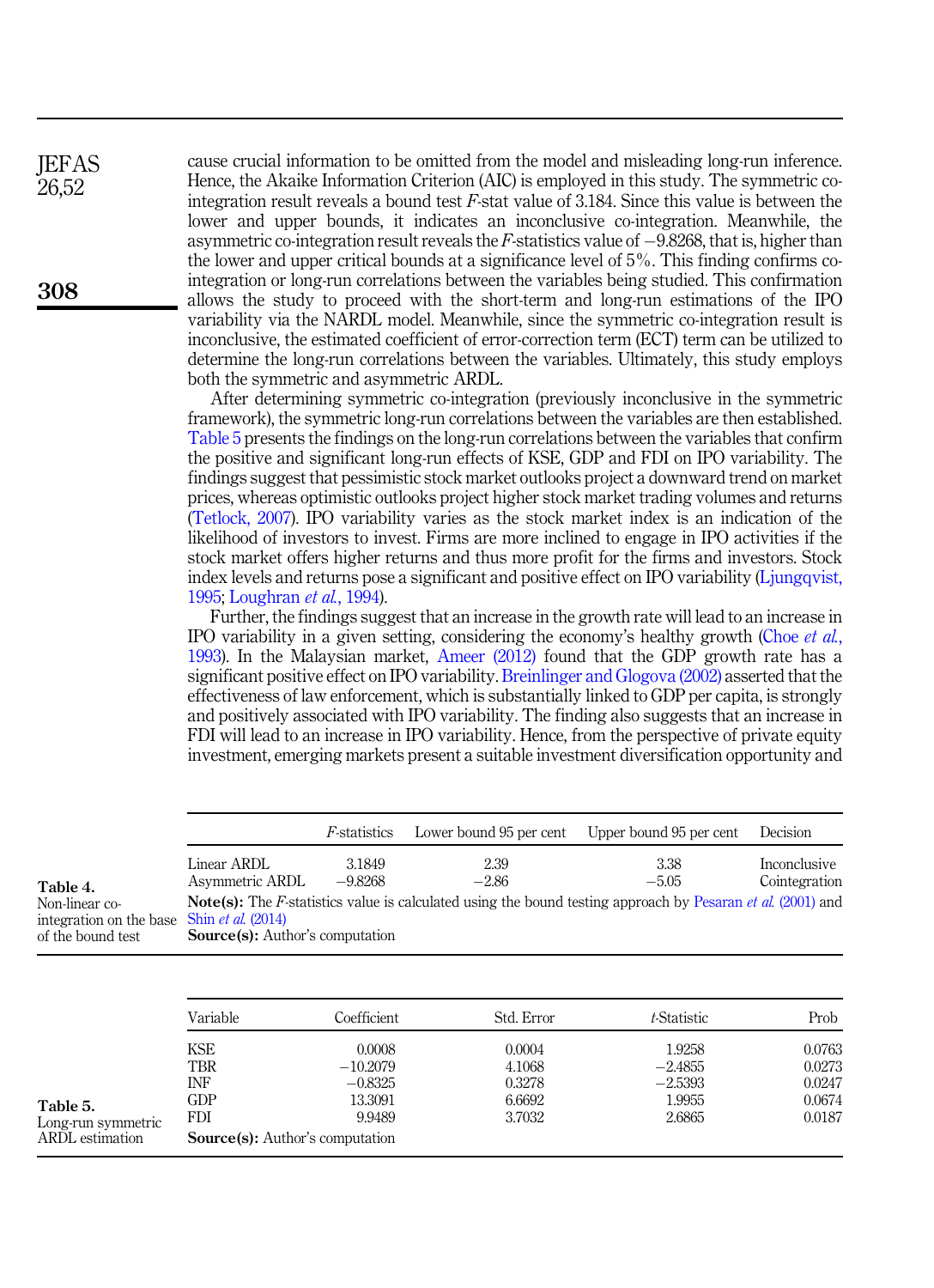attainment of excess risk premiums [\(Errunza, 1983\)](#page-15-19). [Lowry \(2003\)](#page-15-0) stated that higher external Factors driving capital demands motivate managers to find cheaper measures for raising capital, that is, via risk sharing with foreign investors. Since foreign investors are more likely to invest in an emerging market that provides higher returns, local firms often benefit from risk sharing and lower equity costs.

TBR and inflation affect NIPO negatively. A 1% increase in TBR will reduce NIPO by 10.20% in the long run. [Ameer \(2012\)](#page-14-0) asserted that in the context of Malaysia, monetary policy affects the capital market directly and the mediation of the central bank drives IPO cycles. Using the findings of [Ameer \(2012\)](#page-14-0) concluded that the interest rate negatively correlates with IPO variability. The findings also suggest that higher INFs lead to expectations of higher return rates from new investments, thus higher costs for firms that hinder them from going public. Increased risk premiums elevate the hurdle rate, discouraging firms from making future investments; this, in turn, raises the need for further funding [\(Ameer, 2012\)](#page-14-0). This finding is in line with that of [Omran and](#page-16-7) [Pointon \(2001\)](#page-16-7).

Table 6 presents the findings on the short-term correlations between the variables in this study. It is found that in the short term, TBR and inflation have negative and significant effects on NIPO. TBR rates are the primary benchmark from which all other yields are derived all over the world, and they are the most concerning sources of investment for investors. As a result, TBR is the safest asset; if its rate is reduced, investors will look for other options to earn the highest return, and the number of IPOs in Pakistan may increase in the short term. In contrast, an economic slowdown caused by high inflation is regarded as an unfavourable environment for issuing new equity. As a result, higher inflation reduces the purchasing power of issuers and investors in the short term and reducing the number of IPOs. On the other hand, KSE, GDP and FDI pose positive and significant effects on NIPO. It is asserted that the stock market's performance is considered as one of the key sentiment indicators for issuers and investors which thereby influences their decision to go public and to subscribe to IPO in short term. Similarly, in Pakistan, there was a short-term growth problem. Due to the low short-term growth of an economy, firms are unable to spend much on research and development activities, especially when the economy is in a slump, which reduces the number of IPOs. Finally, FDI is a major contributor to short-term economic growth by increasing productivity, operations and human capital generation, and as a result, the number of IPOs may rise. However, the short-term effect on NIPO on top of a 63% adjustment speed.

Since co-integration has been confirmed, the study proceeds with the estimation of the long-run and short-run non-linear ARDL (NARDL). [Table 4](#page-8-0) presents the NARDL bound test results, which show the prevalence of long-run co-integration between the variables. Hence, the asymmetric effects of KSE, TBR, inflation, GDP and FDI on IPO variability are

| Variable                                                                                      | Coefficient | Std. Error | t-Statistic | Prob   |
|-----------------------------------------------------------------------------------------------|-------------|------------|-------------|--------|
| C                                                                                             | $-49.2473$  | 35.790     | $-1.3759$   | 0.1921 |
| <b>KSE</b>                                                                                    | 0.0005      | 0.0002     | 2.3571      | 0.0348 |
| <b>TBR</b>                                                                                    | $-6.5314$   | 2.1547     | $-3.0312$   | 0.0096 |
| <b>INF</b>                                                                                    | $-0.6494$   | 0.1281     | $-5.0671$   | 0.0002 |
| GDP                                                                                           | $-8.5157$   | 2.7878     | $-3.0546$   | 0.0092 |
| <b>FDI</b>                                                                                    | 6.3657      | 2.2594     | 2.8173      | 0.0145 |
| $ECT/CointEq(-1)*$                                                                            | $-0.6398$   | 0.0653     | $-9.7944$   | 0.0000 |
| <b>Note(s):</b> $*$ indicates significance at $1\%$<br><b>Source(s):</b> Author's computation |             |            |             |        |

IPO variability

309

Table 6. Short-run ARDL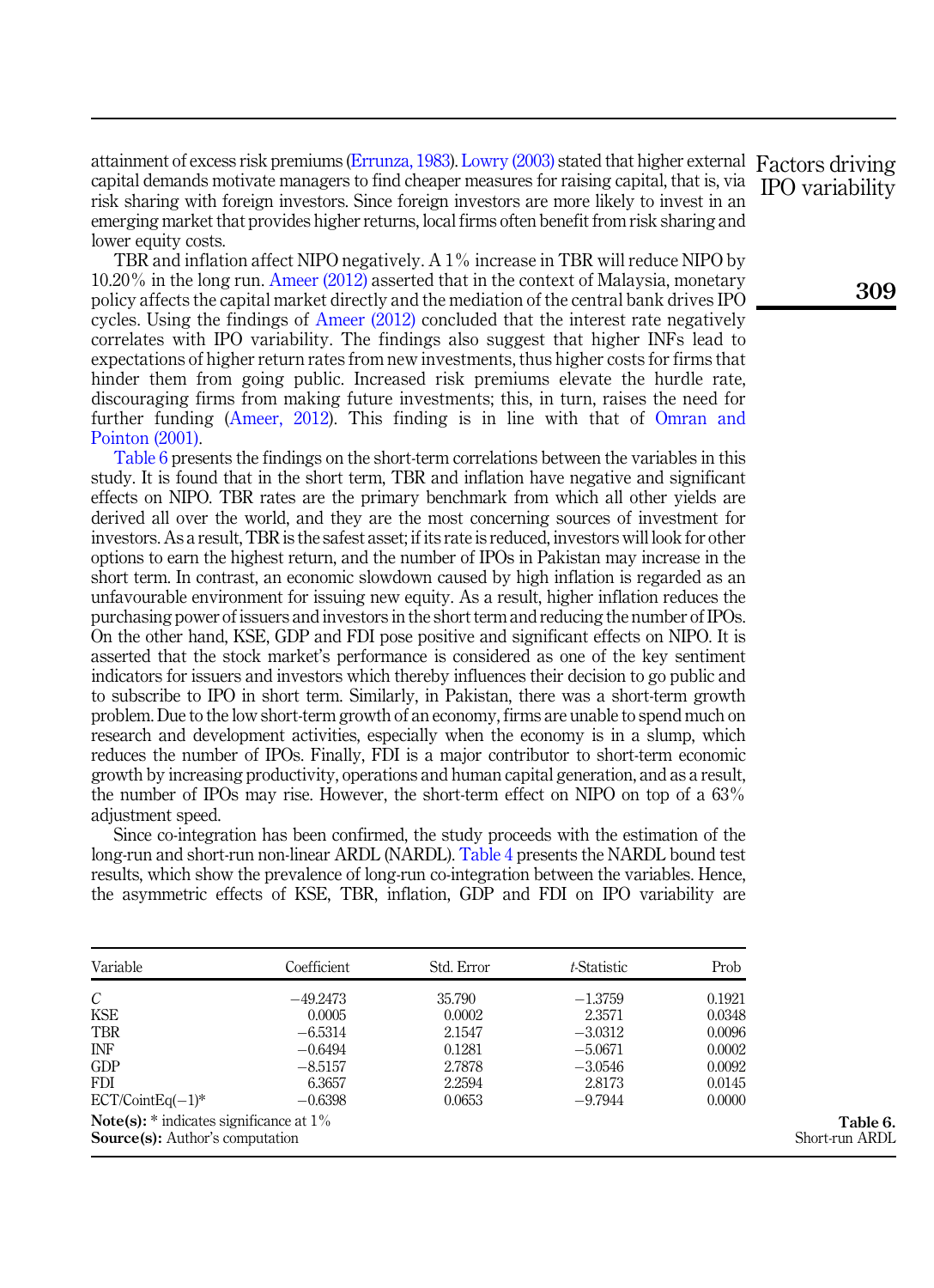determined by applying the NARDL. Tables 7 and 8 present the results of the long-run and short-run estimations.

The long-run asymmetric ARDL coefficients are shown in Table 7. TBR and NIPO have a significantly negative correlation at the 1% significance level. A 1% increase in TBR is shown to result in a 6.3% decrease in NIPO. Higher government borrowings via treasury bill issuances have an impact on the stock market by causing investors' portfolio balances to rebalance. Low TBRs are expected to stimulate domestic funds transfer from the money market to the stock market. Long-term capital demand for private firm securities is negatively affected by persistently high fiscal deficits, as well as the issuance of high-yielding but low-risk government instruments such as treasury bills. Investors are enticed to purchase additional government instruments due to the high yields on treasury bills. As a result, treasury bills are regarded as a resource for investors alongside stocks and bonds, which are likely to reduce demand for stock market instruments and, as a result, IPO variability. This finding is supported by previous research [\(Ameer, 2007\)](#page-14-3).

This research also looks at the asymmetric effect of inflation on IPO volatility. At the 10% level of significance, the results show that INF POS has a positive and significant effect on NIPO. As a result, a 1% increase in INF will result in a 1.722% increase in NIPO. As a result, inflation has a positive and significant relationship with IPO volatility, implying that higher inflation increases IPO volatility. [Mallik and Chowdhury \(2001\)](#page-15-20) discovered that inflation has a positive and significant effect on growth in Pakistan, Bangladesh, Sri Lanka and India. Mild inflation, according to [Doan \(2020\),](#page-15-21) can be beneficial to financial growth.

This study's findings also suggest that NIPO has an asymmetric response to GDP. GDP POS has a significant positive effect on NIPO at the 5% level of significance, whereas GDP

| Variable                               | Coefficient | Std. Error | t-Statistic | Prob   |
|----------------------------------------|-------------|------------|-------------|--------|
| KSE                                    | $-0.0002$   | 0.0001     | $-1.202$    | 0.315  |
| <b>TBR</b>                             | $-6.036$    | 0.835      | $-7.221$    | 0.0050 |
| INF POS                                | 1.727       | 0.595      | 2.900       | 0.0621 |
| INF NEG                                | 0.4155      | 0.1249     | 3.3265      | 0.0055 |
| GDP POS                                | 1.073       | 0.122      | 8.783       | 0.0031 |
| GDP NEG                                | 2.179       | 1.143      | 1.653       | 0.1951 |
| FDI POS                                | 7.011       | 1.735      | 4.040       | 0.0272 |
| FDI NEG                                | $-5.557$    | 1.850      | $-3.002$    | 0.0574 |
| <b>Source(s):</b> Author's computation |             |            |             |        |

| -----------           |
|-----------------------|
| Long-run coefficients |
| of asymmetric ARDL    |

Table 7.

|                         | Variable                               | Coefficient | Std. Error | t-Statistic | Prob   |
|-------------------------|----------------------------------------|-------------|------------|-------------|--------|
|                         | С                                      | $-346.118$  | 59.749     | $-5.792$    | 0.010  |
|                         | D(TBR)                                 | $-3.239$    | 0.955      | $-3.389$    | 0.042  |
|                         | D(KSE)                                 | 0.001       | 0.0002     | 3.809       | 0.031  |
|                         | D(INF POS)                             | 0.717       | 0.171      | 4.192       | 0.024  |
|                         | D(INF NEG)                             | 2.291       | 1.173      | 1.953       | 0.145  |
|                         | $D(GDP$ POS)                           | $-10.813$   | 4.438      | $-2.436$    | 0.092  |
|                         | $D$ (GDP_NEG)                          | $-1.512$    | 0.776      | $-2.807$    | 0.1199 |
|                         | D(FDI POS)                             | 0.749       | 6.040      | 0.124       | 0.909  |
| Table 8.                | D(FDI NEG)                             | 0.559       | 8.040      | 0.184       | 0.409  |
| Short-term coefficients | $ECT/ CointEq(-1)$                     | $-1.503$    | 0.031      | $-48.355$   | 0.000  |
| of asymmetric ARDL      | <b>Source(s):</b> Author's computation |             |            |             |        |

310

<span id="page-10-0"></span>**JEFAS** 26,52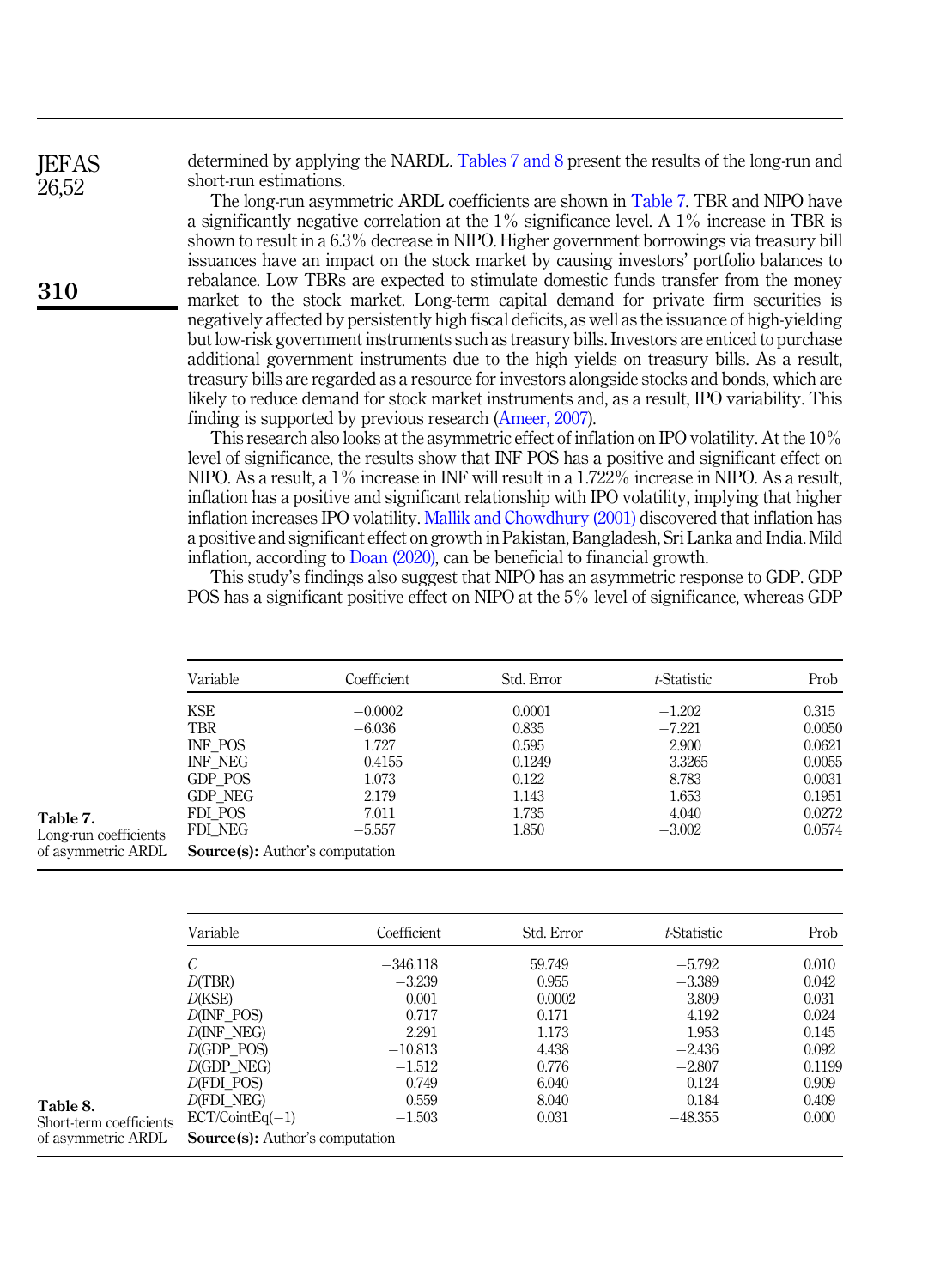NEG has no effect on NIPO. As a result, a 1% increase in GDP would result in a 1.0733% increase in NIPO. Furthermore, FDI is found to have an asymmetric long-run effect on NIPO. Meanwhile, FDI POS has a direct positive effect on NIPO and a direct negative effect on NPO. A 1% increase in FDI would result in a 7.1% increase in NIPO, while a 1% decrease in FDI would result in a 5.56% increase in NIPO.

[Table 8](#page-10-0) presents the short-run asymmetric ARDL results. It is found that in the short run, TBR poses a significant negative effect on NIPO at the 5% significance level. Meanwhile, INF\_POS has a significant effect on NIPO whilst INF\_NEG does not affect NIPO significantly in the short run; overall, this finding confirms the short-run asymmetric effect of INF on NIPO. GDP is also found to have a short-run asymmetric effect on NIPO; specifically, GDP\_POS has a significant effect on NIPO at the 5% significance level, but GDP\_NEG does not affect NIPO. Finally, FDI\_POS and FDI\_NEG do not influence NIPO significantly.

The model's error correction term (ECT) has a significant negative effect at the 1% significance level, indicating a 1.50% adjustment speed. The ECT term suggests the stability of the model; any disturbance will cause the model to converge at a 1.50% adjustment speed per year.

After determining the long-run and short-run estimations, the parameters' stability must be confirmed. Towards that end, this study uses the CUSUM and CUSUMSQ approach introduced by [Brown](#page-14-13) et al. (1975), as proposed by [Pesaran and Pesaran \(1997\)](#page-16-13) to test the stability of the parameters. As shown in [Figure 1](#page-12-0), CUSUM and CUSUMSQ (indicated in blue lines) are within the upper and lower bounds, indicating that the parameters are stable, and the estimations are reliable.

[Figure 2](#page-13-0) presents the dynamic multiplier graph, that is, the non-linearity plotting. The graph shows the measurement of the long-run asymmetric adjustment in IPO variability due to the negative and positive shocks of inflation, FDI and GDP. The asymmetric adjustment is demonstrated by the positive and negative change curves at certain points in time. In [Figure 2,](#page-13-0) INF refers to inflation, FDI denotes foreign direct investment and GDP refers to the GDP growth rate. The horizontal axis plots the year and the vertical axis plots the positive and negative shocks. As demonstrated in the figure, IPO variability is strongly affected by the positive and negative shocks of inflation, FDI and GDP growth rate. The result suggests the implication for monetary policy that policymakers need to continue putting effort into achieving and maintaining a single level of inflation to support economic growth.

#### 6. Conclusions

This study has examined the symmetric and asymmetric effects of the stock market index, TBR, inflation, GDP growth rate and FDI on the variability of IPOs listed on the Pakistani stock exchange between January 2000 and December 2018. This study enriches the existing body of knowledge on IPOs by revealing the unfavourable macroeconomic conditions in the Pakistani market that demotivate firms from going public. The study employed ARDL and NARDL models to determine the links between the macroeconomic variables and IPO variability. The empirical findings indicate that the macroeconomic determinants of the stock market index, TBR, inflation, GDP growth rate and FDI have significant long-run and shortrun symmetric and asymmetric effects on IPO variability.

The econometric approach has shown that the treasury bills and INFs have significant negative long-term and short-term effects on IPO variability. On the contrary, the variables of stock market performance, GDP growth rate and FDI have significant positive long-term and short-term effects on IPO variability. Overall, the results indicate the importance of macroeconomic factors in signalling favourable economic conditions for firms that intend to go public. IPO variability will increase if the stock market's output, GDP growth rate and FDI are improved. The significant negative effects of the TBR and inflation on IPO variability

Factors driving IPO variability

311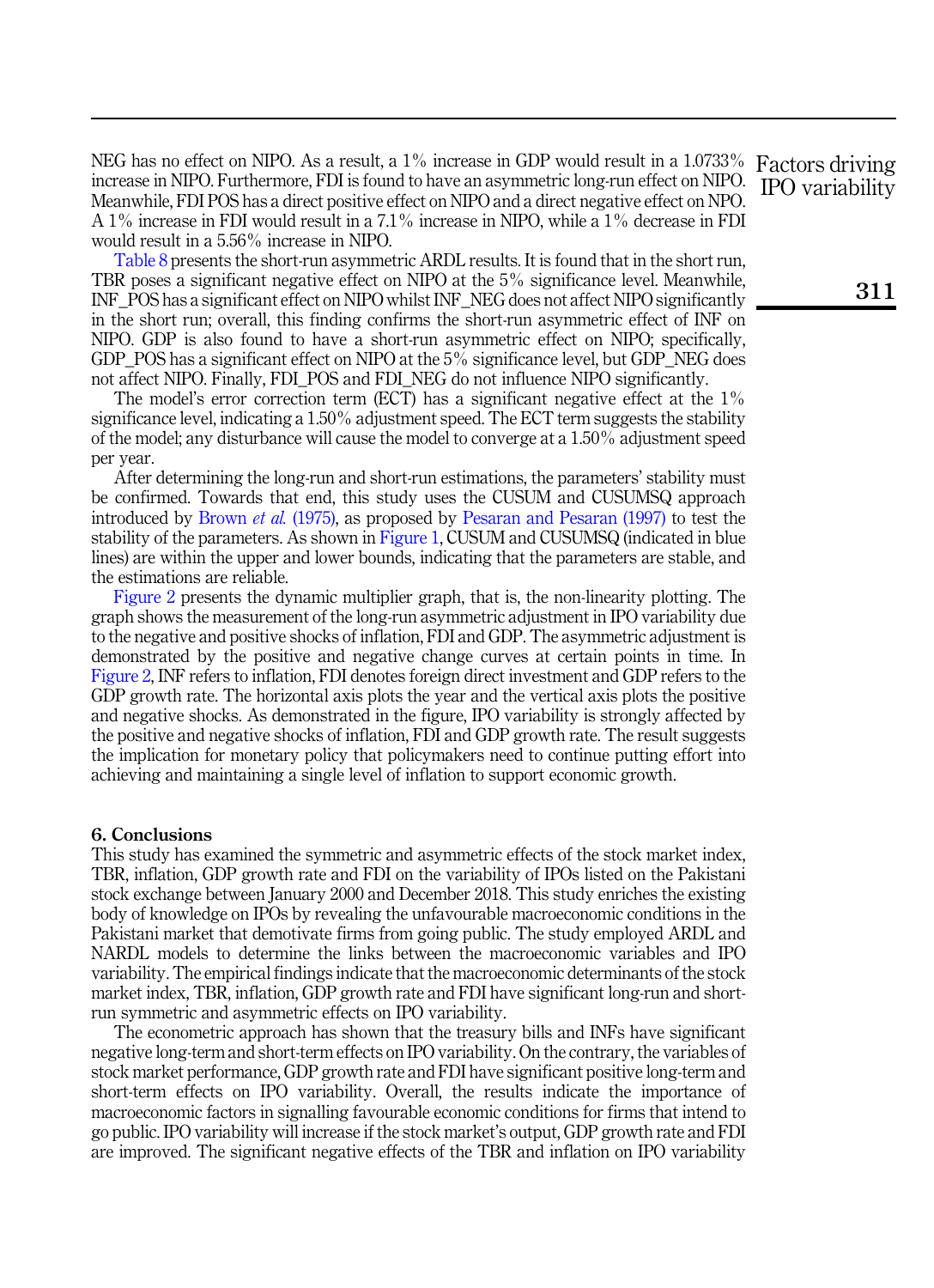<span id="page-12-0"></span>



indicate that an increase in these determinants may reduce the variability of IPOs issued. Thus, the present study provides an in-depth understanding of the determinants of IPO variability, particularly in terms of their symmetrical and asymmetrical effects.

According to Çolak et al. [\(2017\)](#page-15-22), the macroeconomic indicators' weak performance indicates political instability, which drives information asymmetry and increases IPO issuance costs, thus discouraging firms from issuing new listing equities. Hence, fewer IPO issuances are expected during periods of political instability. Meanwhile, the interest rate has a non-linear effect on IPO variability due to stock price efficiency that drives the confidence of market participants, thus leading to increased IPO issuances. Hence, a firm's decision to go

**Source(s):** Author's elaboration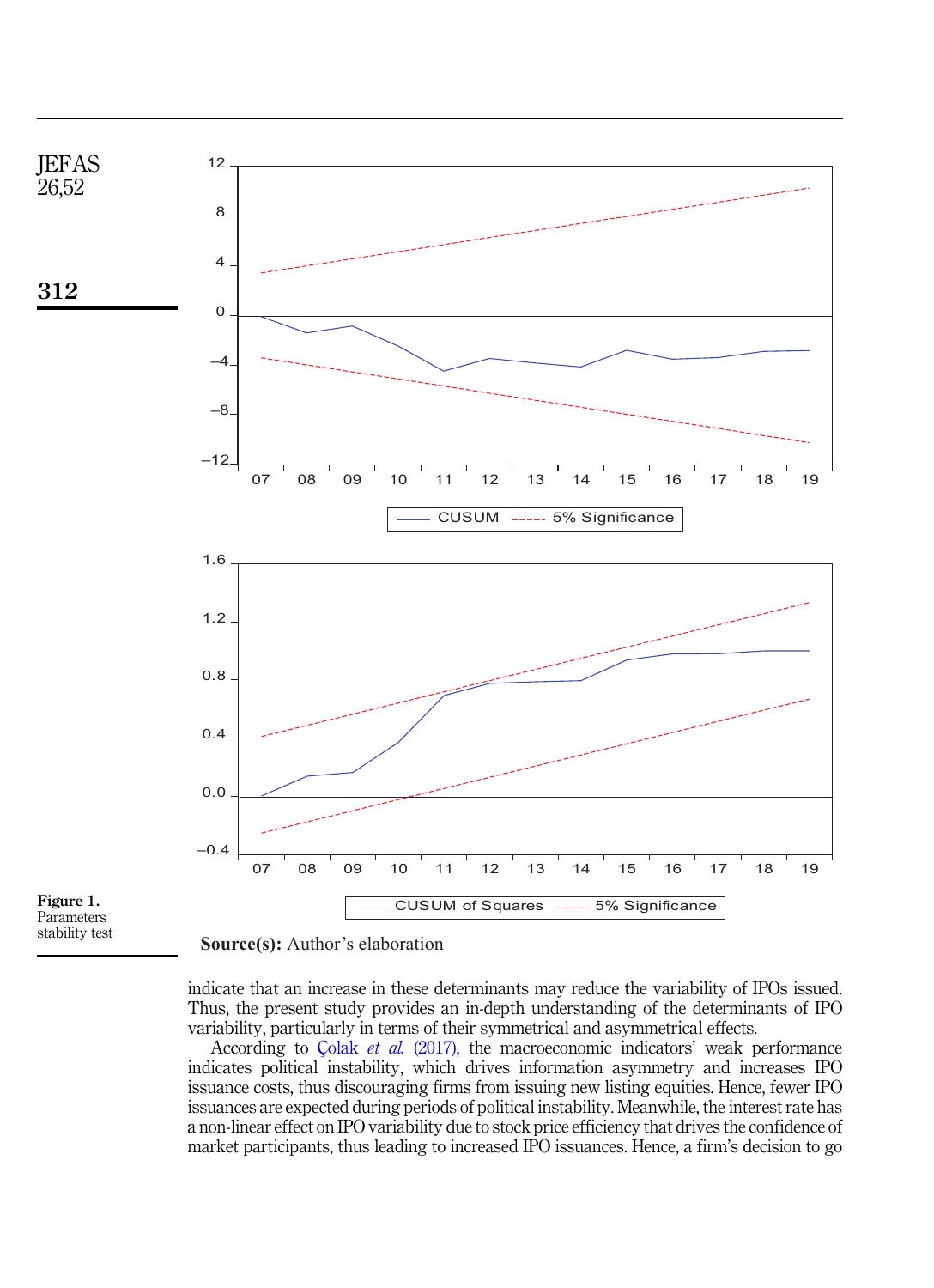<span id="page-13-0"></span>

Figure 2. Dynamic multiplier graph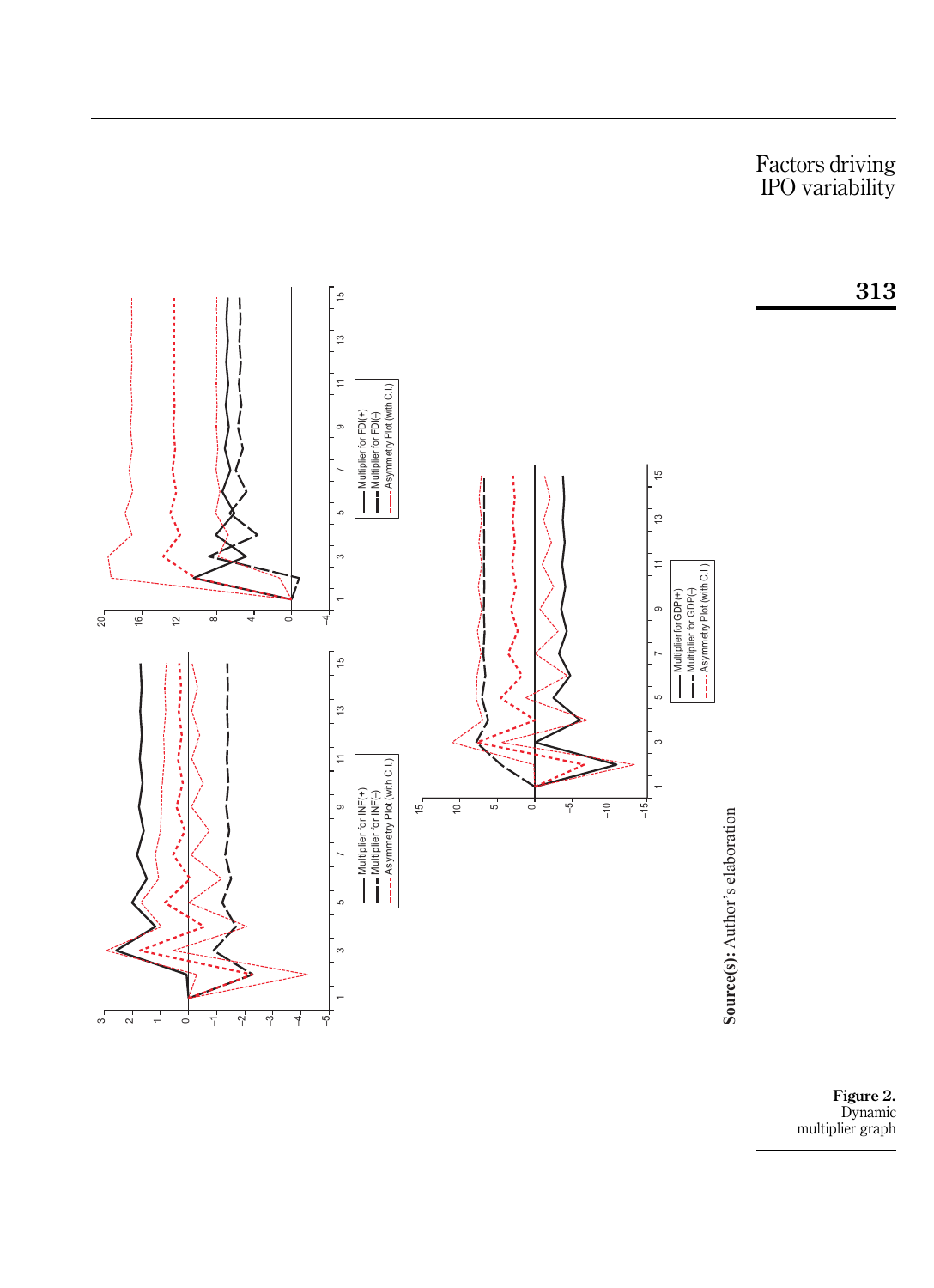**JEFAS** 26,52

314

public is influenced by a variety of macroeconomic factors that influence the appeal of the financial market. In the context of Pakistan, the true determinants of IPO variability are stock market performance (KSE), TBR, inflation (INF), GDP growth rate and FDI.

The findings of this study may be valuable for investors, firms, regulators and policymakers. The findings imply that investors should consider macroeconomic conditions when managing investment portfolios and identify profitable IPO variability when making investment decisions. Favourable market conditions can increase the number of IPO issuances and, subsequently, their returns. Likewise, firms may decide to go public during favourable market conditions and obtain full IPO subscriptions. On their part, the government should introduce measures to improve the country's macroeconomic conditions to ensure market growth. Stakeholders can use the findings to improve their knowledge about IPOs, and policymakers can improve the financial capital market to make it more active, wide-ranging and vibrant. This study focussed on only a limited number of variables in examining their dynamic effects on IPO variability. Therefore, future studies can incorporate other macroeconomic determinants such as market liquidity, market volatility and country-level institutional quality. Another potential research area is expanding the data set to include Asian countries in order to examine a variety of market spillovers.

#### **Notes**

- <span id="page-14-4"></span>1. <https://unctad.org/webflyer/world-investment-report-2020>
- <span id="page-14-6"></span>2. <https://www.psx.com.pk/>
- <span id="page-14-7"></span>3. <https://www.imf.org/en/Data>
- <span id="page-14-8"></span>4. <https://databank.worldbank.org/source/world-development-indicators>
- <span id="page-14-9"></span>5. The asymmetric effects of inflation, GDP and FDI are determined by calculating the partial sums of the positive and negative changes in both variables.

#### References

- <span id="page-14-5"></span>Aggarwal, R., Klapper, L. and Wysocki, P. (2005), "Portfolio preferences of foreign institutional investors", Journal of Banking and Finance, Vol. 29 No. 12, pp. 2919-2946.
- <span id="page-14-3"></span>Ameer, R. (2007), "What moves the primary stock and bond markets? Influence of macroeconomic factors on bond and equity issues in Malaysia and Korea", Asian Academy of Management Journal of Accounting And Finance, Vol. 1 No. 3, pp. 93-116.
- <span id="page-14-0"></span>Ameer, R. (2012), "Macro economic factors and initial public offerings (IPOs) in Malaysia", Asian Academy of Management Journal of Accounting and Finance, Vol. 8 No. 1, pp. 41-67.
- <span id="page-14-1"></span>Angelini, E. and Foglia, M. (2018), "The relationship between IPO and macroeconomics factors: an empirical analysis from UK market", Annals of Economics and Finance, Vol. 19 No. 1, pp. 319-336.
- <span id="page-14-10"></span>Arby, M.F. and Ali, A. (2017), "Threshold inflation in Pakistan", SBP Research Bulletin, Vol. 13 No. 1, pp. 1-19.
- <span id="page-14-11"></span>Bahmani-Oskooee, M. and Mohammadian, A. (2016), "Asymmetry effects of exchange rate changes on domestic production: evidence from non-linear ARDL approach", Australian Economic Papers, Vol. 55 No. 3, pp. 181-191.
- <span id="page-14-2"></span>Brau, J.C., Francis, B. and Kohers, N. (2003), "The choice of IPO versus takeover: empirical evidence", The Journal of Business, Vol. 76 No. 4, pp. 583-612.
- <span id="page-14-12"></span>Breinlinger, L. and Glogova, E. (2002), "Determinants of initial public offerings-a european time-series cross-section analysis", Financial Stability Report, No. 3, pp. 87-106.
- <span id="page-14-13"></span>Brown, R.L., Durbin, J. and Evans, J.M. (1975), "Techniques for testing the constancy of regression relationships over time", Journal of the Royal Statistical Society: Series B (Methodological), Vol. 37 No. 2, pp. 149-163.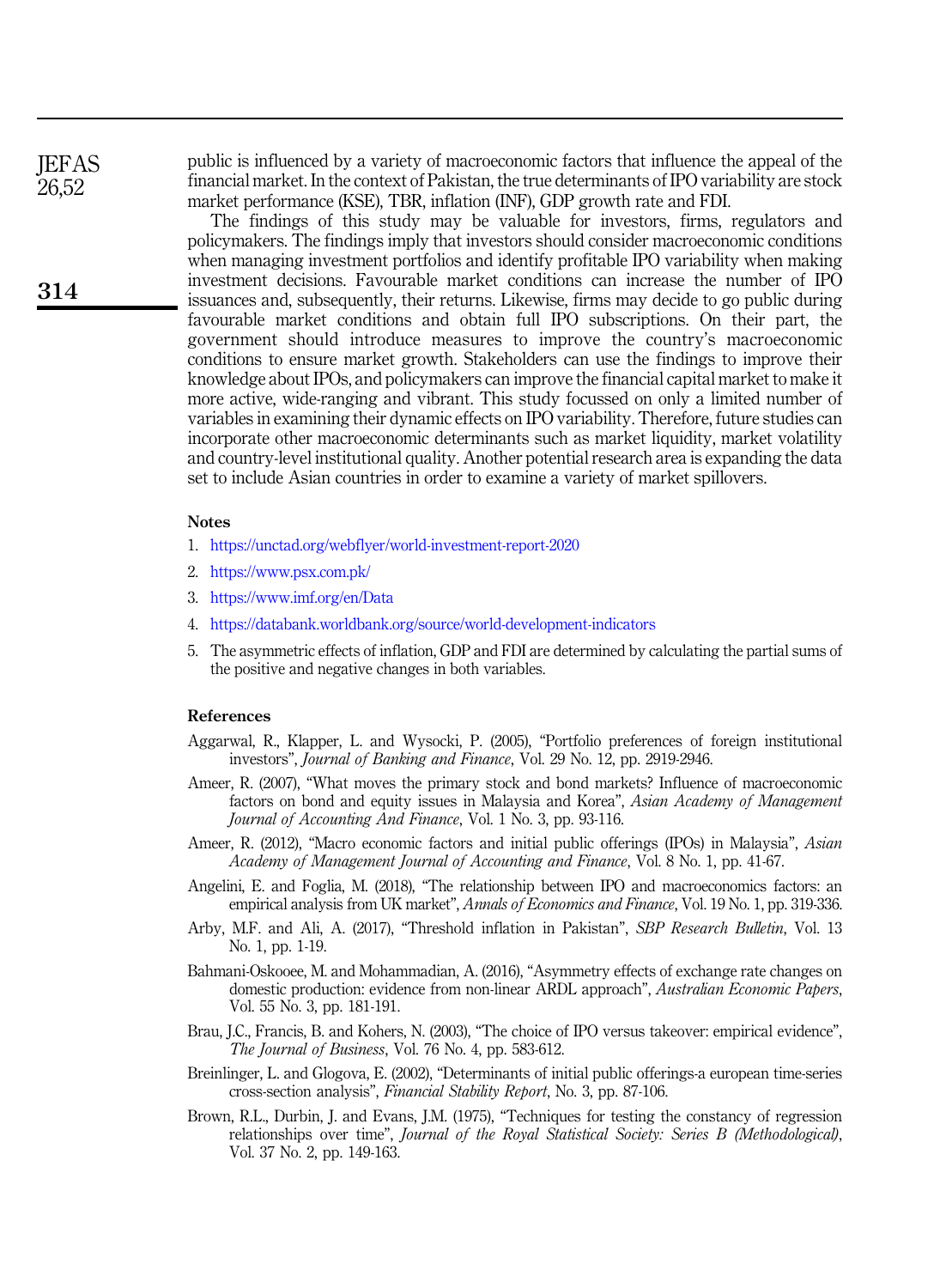<span id="page-15-4"></span>Brzeszczynski, J. (2014), "IPOs in emerging markets", QFinance.

- <span id="page-15-9"></span>Camara, O. (2012), "Capital structure adjustment speed and macroeconomic conditions: US MNCs and DCs", International Research Journal of Finance and Economics, Vol. 84 No. 1, pp. 106-120. IPO variability
- <span id="page-15-6"></span>Chang, K.-L. (2009), "Do macroeconomic variables have regime-dependent effects on stock return dynamics? Evidence from the Markov regime switching model", Economic Modelling, Vol. 26 No. 6, pp. 1283-1299.
- <span id="page-15-18"></span>Choe, H., Masulis, R.W. and Nanda, V. (1993), "Common stock offerings across the business cycle: theory and evidence", Journal of Empirical Finance, Vol. 1 No. 1, pp. 3-31.
- <span id="page-15-1"></span>Christiano, L.J., Motto, R. and Rostagno, M. (2014), "Risk shocks", American Economic Review, Vol. 104 No. 1, pp. 27-65.
- <span id="page-15-22"></span>Çolak, G., Durnev, A. and Qian, Y. (2017), "Political uncertainty and IPO activity: evidence from US gubernatorial elections", Journal of Financial and Quantitative Analysis, Vol. 52 No. 6, pp. 2523-2564.
- <span id="page-15-8"></span>Dey, S.R. and Tareque, M. (2020), "External debt and growth: role of stable macroeconomic policies", Journal of Economics, Finance and Administrative Science, Vol. 25 No. 50, pp. 2218-0648.
- <span id="page-15-21"></span>Doan, T. (2020), "Financing decision and firm performance: evidence from an emerging country", Management Science Letters, Vol. 10 No. 4, pp. 849-854.
- <span id="page-15-15"></span>Engle, R.F. and Granger, C.W. (1987), "Co-integration and error correction: representation, estimation, and testing", Econometrica: Journal of the Econometric Society, Vol. 55 No. 2, pp. 251-276.
- <span id="page-15-19"></span>Errunza, V.R. (1983), "Emerging markets: a new opportunity for improving global portfolio performance", Financial Analysts Journal, Vol. 39 No. 5, pp. 51-58.
- <span id="page-15-12"></span>Hassan, M.T. (2002), "Governance and poverty in Pakistan", MIMAP Technical Paper No. 13, Pakistan Institute of Development Economics, Islamabad.
- <span id="page-15-14"></span>Ibrahim, M.H. (2015), "Oil and food prices in Malaysia: a non-linear ARDL analysis", Agricultural and Food Economics, Vol. 3 No. 1, pp. 1-14.
- <span id="page-15-7"></span>Iqbal, M. and Naveed, A. (2016), "Forecasting inflation: autoregressive integrated moving average model", European Scientific Journal, Vol. 12 No. 1, p. 83.
- <span id="page-15-11"></span>Kaminsky, G., Lyons, R. and Schmukler, S. (2001), "Mutual fund investment in emerging markets: an overview", in Claessens, S. and Forbes, K.J. (Eds), International Financial Contagion, Springer, Boston, MA, doi: [10.1007/978-1-4757-3314-3\\_7.](https://doi.org/10.1007/978-1-4757-3314-3_7)
- <span id="page-15-10"></span>La Porta, R., López-de-Silanes, F., Shleifer, A. and Vishny, R.W. (1997), "Legal determinants of external finance", *The Journal of Finance*, Vol. 52 No. 3, pp. 1131-1150.
- <span id="page-15-2"></span>Ljungqvist, A.P. (1995), "When do firms go public? Poisson evidence from Germany", *Presented at the* 22nd Annual Meeting of the European Finance Association, Milan.
- <span id="page-15-3"></span>Loughran, T., Ritter, J.R. and Rydqvist, K. (1994), "Initial public offerings: international insights", Pacific-Basin Finance Journal, Vol. 2 Nos 2-3, pp. 165-199.
- <span id="page-15-0"></span>Lowry, M. (2003), "Why does IPO volume fluctuate so much?", *Journal of Financial Economics*, Vol. 67 No. 1, pp. 3-40.
- <span id="page-15-17"></span>Maddala, G.S. and Lahiri, K. (1992), Introduction to Econometrics, Macmillan, New York.
- <span id="page-15-16"></span>Malik, F.J. and Nishat, M. (2017), "Volatility in real interest rate in the Pakistan economy: a regime switching approach", Business Review, Vol. 12 No. 2, pp. 1-10.
- <span id="page-15-20"></span>Mallik, G. and Chowdhury, A. (2001), "Inflation and economic growth: evidence from four South Asian countries", Asia-Pacific Development Journal, Vol. 8 No. 1, pp. 123-135.
- <span id="page-15-13"></span>Mehmood, W., Mohd-Rashid, R. and Ahmad, A.H. (2020a), "Impact of pricing mechanism on IPO oversubscription: evidence from Pakistan stock exchange", Pacific Accounting Review, Vol. 32 No. 2, pp. 1-16.
- <span id="page-15-5"></span>Mehmood, W., Mohd-Rashid, R. and Ahmad, A.H. (2020b), "The variability of IPO issuance: evidence from Pakistan stock exchange", Global Business Review, pp. 1-16, doi: [10.1177/](https://doi.org/10.1177/0972150920929198) [0972150920929198.](https://doi.org/10.1177/0972150920929198)

315

Factors driving